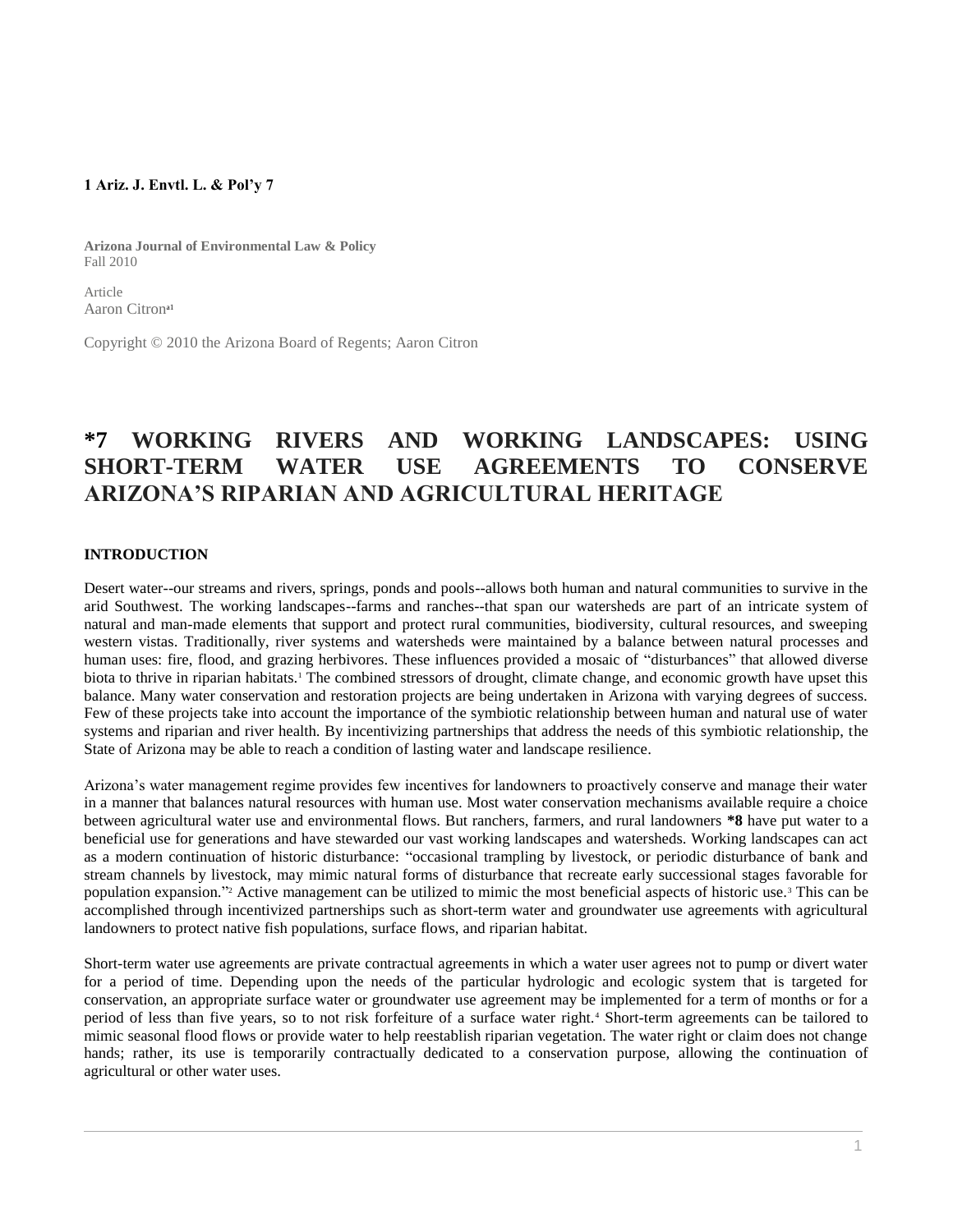## **I. WORKING LANDSCAPES: A HISTORY OF AGRICULTURAL USE**

Farming and ranching have been prevalent in Arizona since long before statehood. "Livestock were introduced to southern Arizona before 1700 [,]" and farming and irrigated agriculture have been in place since at least 1200 B.C.<sup>6</sup> These uses have impacted riparian habitats in a variety of ways. Overgrazing and drought, especially at the end of the nineteenth century, coincided with widespread range degradation and arroyo widening.<sup>7</sup> Grazing in riparian corridors can degrade watersheds and lead to "increased runoff and sediment yields to riverine systems; direct consumption of seedlings of native woody species; and trampling and damage of established individuals on floodplains." 8

**\*9** Historically, livestock grazed on vast expanses of grass, and they "received the majority of their nutrition from field grass with very little supplementation from grains."<sup>9</sup> But as agricultural subsidies, dating back to the "Green Revolution" of the late 1960s and 1970s, reduced the price of corn, "many cattle ranchers have replaced open-range grazing with corn production and feed their animals a mostly corn-based diet in confined feedlots."<sup>10</sup> This concentration of confined livestock--and thus livestock waste--onto smaller parcels has unsurprisingly created significant water pollution impacts.<sup>11</sup> Nevertheless, many grass-fed livestock operations have survived in southern Arizona where livestock are grazed in a more traditional fashion on the open range without the need for supplemental corn or grain. Such operations "have among the lowest carbon footprints, sustain the highest biodiversity, and maintain the widest range of ecological services of any food production systems on this planet." 12

The "Green Revolution" increased America's focus on industrialized agriculture with the development of high-yield crops that could be harvested year round through selective breeding and hybridization.<sup>13</sup> A 1972 U.S. agricultural policy promoted by Earl Butz, President Richard Nixon's second Secretary of Agriculture, urged farmers to "plant from fencerow to fencerow." <sup>14</sup> Butz's policy highlights the government's commitment to the "Green Revolution." Newly resilient commodity crops were thus planted on marginally productive soils, "which inherently lead[s] to high levels of soil erosion." 15

Domestic livestock and grazing cattle have been present along the U.S.-Mexico border region since perhaps as early as 1790-1830.<sup>16</sup> Some long-term changes on grazing lands are clear and "[t]here is no disputing the historic contribution of overgrazing to arroyo **\*10** formation, soil erosion, and vegetation change." <sup>17</sup> While "heavy, uncontrolled grazing can have detrimental effects by removing too much vegetation, changing species composition, excessively compacting the soil, and causing increased soil erosion," well-managed grazing generally has a positive or neutral impact on rangelands.<sup>18</sup> Increases in riparian vegetation over time have similarly been observed "irrespective of the presence of grazing animals." 19

The benefits to riparian systems of agricultural use, grazing in particular, have been largely ignored or misunderstood.<sup>20</sup> Recently, however, the many and diverse values of agricultural landscapes have started to gain the acceptance of the general public and academics alike.<sup>21</sup> In appropriate locations, grass-fed cattle grazing can help repair degraded landscapes and sustain diverse ecosystems.<sup>22</sup> Agriculture and grazing allows for significant increases in soil infiltration and groundwater recharge by increasing the quantities of carbon and organic matter in the soil.<sup>23</sup> Carbon sequestration is beneficial to groundwater recharge--"the more carbon and organic matter you have retained in soils, the better your moisture-holding capacity will be."<sup>24</sup> Groundwater recharge and underground storage are already priorities in Arizona.<sup>25</sup> An increase in the land's natural capacity to store water would be a welcome addition to the many recharge projects that have been and continue to be constructed across the state. The benefits of responsible ranching and agriculture to surrounding communities and ecological values are substantial:

**\*11** Ecologically, ranching as a land use is compatible with the natural heritage of the West. It keeps lands open and stewarded, keeps human densities low, and safeguards private lands from fragmentation. Economically, ranching provides home-grown food, pays its own way, and supports a fiscally responsible economy. Culturally, ranching covers a time frame dating back over 400 years, one of the oldest land uses that Euro-Americans have given the New World.<sup>26</sup>

While irresponsible ranching and agriculture can cause ecological damage, carefully planned and managed ranching and agriculture can produce substantial benefits that can be utilized to promote watershed and riparian health.

#### **II. RANCHING AND RIPARIAN SYSTEMS**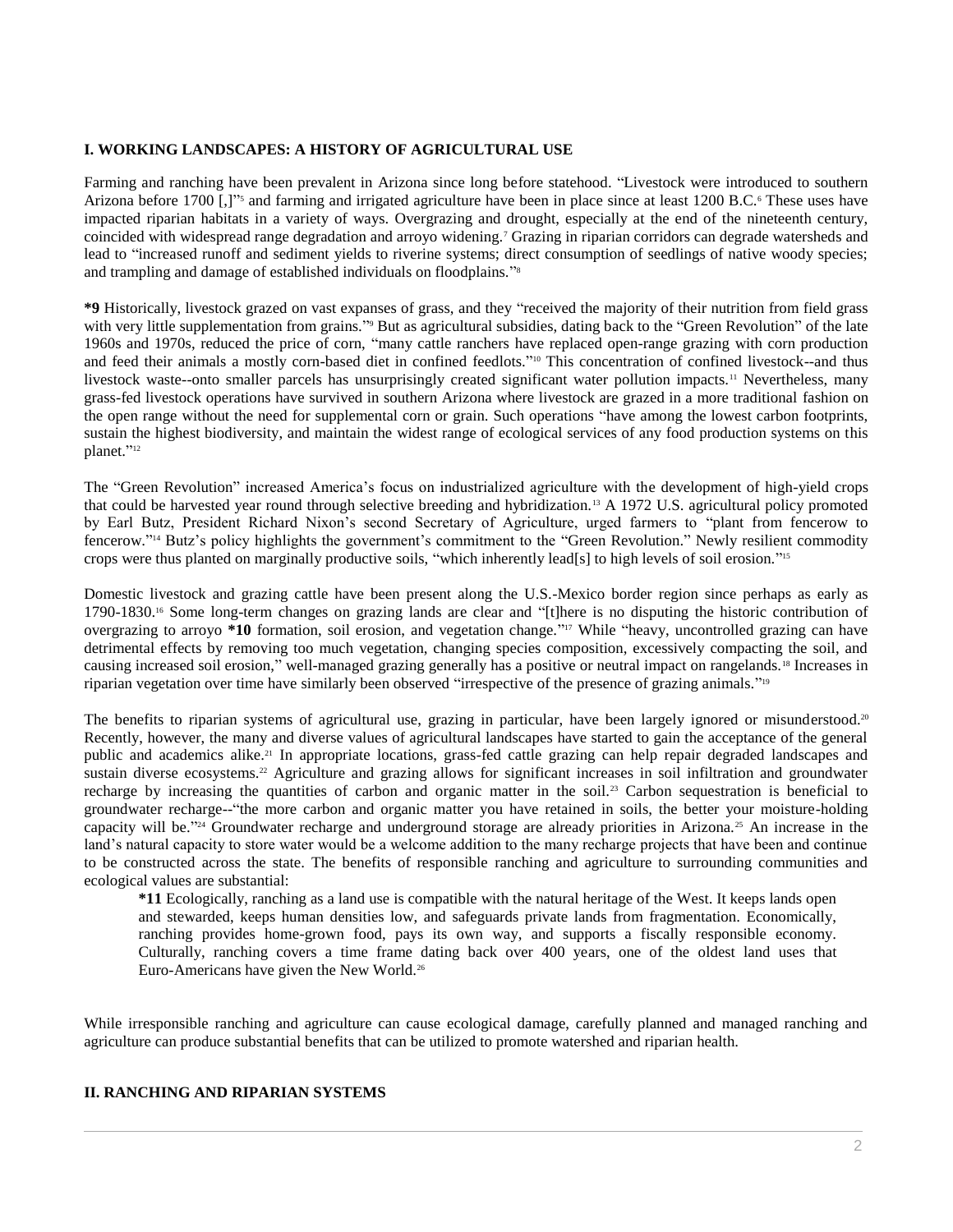Management of livestock grazing on public lands takes watershed and riparian health into consideration.<sup>27</sup> While the fencing and exclusion of livestock from desert watercourses has been a common management strategy, these systems have historically been sustained by a delicate balance of disturbances. Livestock grazing or its historic equivalents--fire, flood, grazing herbivores, Native American use, and beavers--help manage the growth of some seedling trees and grasses. If undisturbed, this overabundance of vegetation of similar size and age can choke and straighten channels and destroy the open-water habitat required for native species.<sup>28</sup> A large community of trees and grasses of a similar age and size heavily shades streams and "greatly reduces the availability of algae for herbivores" and native fish.<sup>29</sup> The historic disturbance regime has created a balanced system of channel maintenance and geometry. Managed grazing can mimic historic conditions and return desert springs and river systems to an appropriate function in a new setting:<sup>30</sup> "the normal ecological structure and function of desert springs depends on continual, high levels of physical disturbance by large mammals."<sup>31</sup>

In the right circumstances, the adaptive management and experience provided by ranchers and farmers may provide particular benefits to river systems and desert springs.<sup>32</sup> The fencing of springs and removal of livestock from riparian areas have been shown to reduce fish habitat and the diversity of riparian vegetation.<sup>33</sup> Studies at both Ash Meadows in **\*12** Nevada and Dalhousie Springs in Australia have shown that management activities, such as the exclusion of livestock and removal of exotic species from desert springs and surrounding habitats, have failed to adequately address declines in aquatic habitat and native fish populations. Traditional livestock fencing is intended to protect desert riparian systems when, in fact, it can have the opposite effect. Three small springs--Devils Hole, School Spring, and Mexican Spring--were fenced in the 1960s and early 1970s in the Ash Meadows area. Fencing caused steep declines in aquatic habitat for two of the three springs:

School and Mexican Springs, however, were rapidly overgrown. Within a few weeks after the fencing of Mexican Spring, growth of *Scirpus* and other vegetation, and the resulting transpiration,<sup>34</sup> caused complete drying of surface water and the extinction of pupfish. School Spring, which was somewhat larger, also became densely overgrown. The population of pupfish was maintained, however, first by periodic manual removal of vegetation, and subsequently by extensive habitat modification, including installation of concrete pools.<sup>35</sup>

Results in Dalhousie Springs, South Australia, have been similar. In 1985, the area around Dalhousie Springs was purchased by the South Australia government for the creation of Witjira National Park. The park was fenced and livestock removed. When the springs were surveyed in 2003, eighteen aquatic species had become extinct. The survey report provides that "we attribute nearly all of these extinctions to the direct and indirect effects of the changes in vegetation due to exclusion of livestock." 36

## **III. LIMITED MARKET FOR WATER RIGHTS**

The open space and cultural values of agricultural lands can be protected while preserving and enhancing instream flows and riparian habitat by incentivizing water use agreements and best management practices. Environmental water markets can be established by directing incentives to willing landowners to encourage environmental water use transactions. Large-scale water markets in Arizona and most western states have been slow to develop. Water is unlike more traditional property rights and does not lend itself to streamlined transactions.<sup>37</sup> A market requires reasonably secure property rights to function properly.<sup>38</sup> Water rights tend to be less secure than other property rights for a variety of reasons.<sup>39</sup> Water is physically difficult to pin down; it moves and is not easily transportable. **\*13** Myriad externalities must be taken into consideration in order to transfer water. Surface water and groundwater are regulated separately but are hydrologically connected. It is difficult, if not impossible, to transfer one without impacting the other. Water transactions are regulated in order to avoid harm to third parties who rely on return flows from water that is appropriated but not consumed.<sup>40</sup> While this principle of "no injury to juniors" is clearly necessary, it makes free market trading of water more complex. Water rights within the boundaries of the ongoing adjudications are also legally uncertain until their relative quantity and priority are finally resolved by the courts.<sup>41</sup> These high levels of risk are amplified by the sometimes extraordinary costs of conveyance mechanisms to physically transport acquired water.<sup>42</sup>

Despite these many impediments, water markets are slowly emerging across the West.<sup>43</sup> The most common transactions are from agricultural water use to urban water use.<sup>44</sup> As cities grow and agricultural uses decline in many areas, this trend is not surprising. Urban growth needs an accompanying water supply, but there is also significant value in keeping land in agricultural production.<sup>45</sup> Short-term environmental water transactions can provide flows and aquifer maintenance without sacrificing Arizona's agricultural heritage and the habitat, groundwater recharge capacity, food security, economic benefits, 46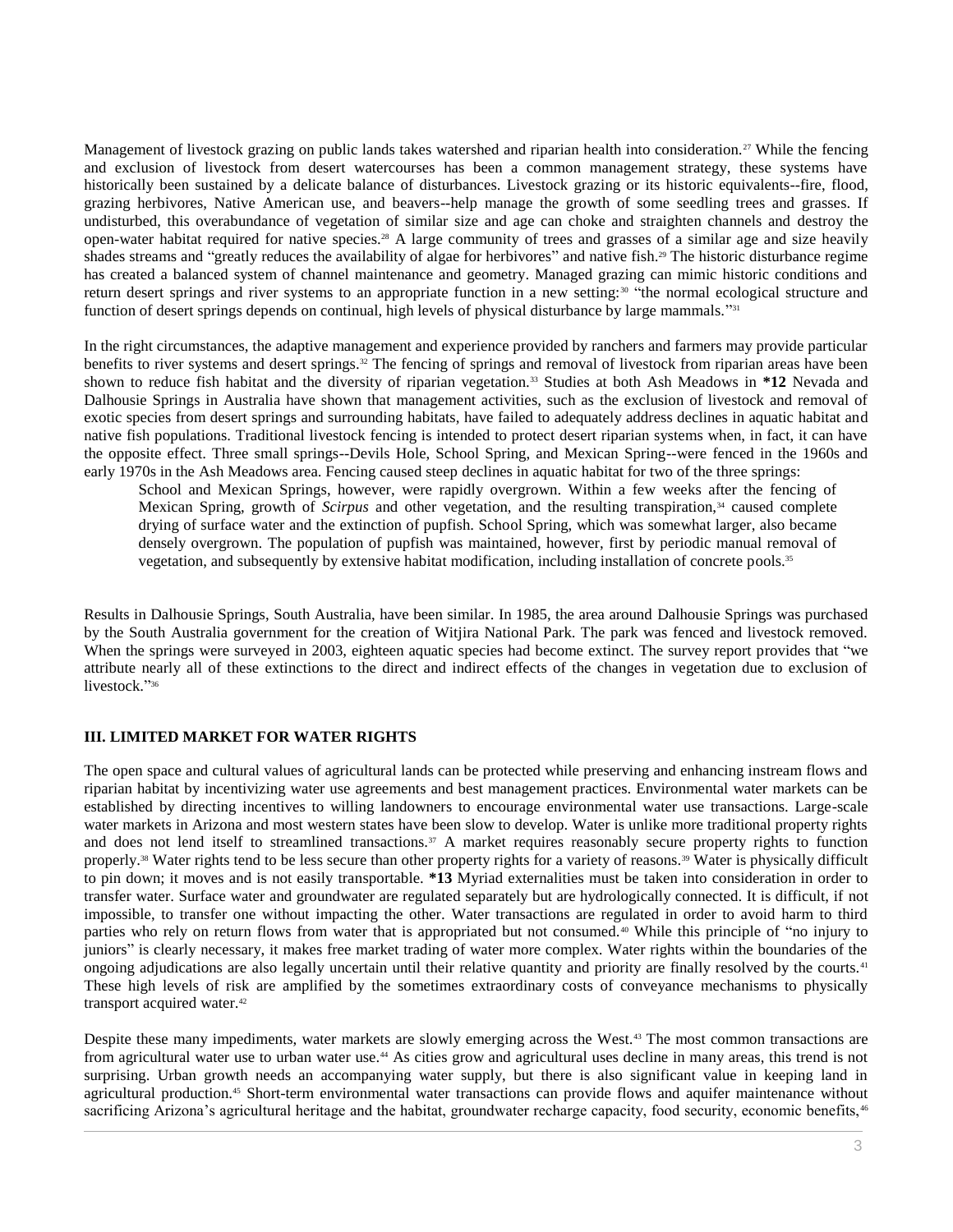and open space values it provides.<sup>47</sup>

**\*14** Arizona has attempted to address the balance between these seemingly competing water interests to protect riparian areas. In 1991, Governor Rose Mofford signed [Executive Order](http://www.westlaw.com/Link/Document/FullText?findType=Y&pubNum=0001043&cite=EXECORDERNO91-6&originatingDoc=I0ecc82932df011e18b05fdf15589d8e8&refType=CA&originationContext=document&vr=3.0&rs=cblt1.0&transitionType=DocumentItem&contextData=(sc.Search)) No. 91-6 that decreed the protection of riparian areas to be in the public interest.<sup>48</sup> Now, the policy of the State of Arizona is "[t]o actively encourage and develop management practices that will result in maintenance of existing riparian areas and restoration of degraded riparian areas." <sup>49</sup> The executive order focused on the "preservation, maintenance, and restoration of instream flows" and mitigation of future losses.<sup>50</sup> Despite these lofty goals, Arizona's water law contains a variety of impediments that discourage water conservation and water markets. Even with advances made in conservation practices for riparian protection and instream flow maintenance in Arizona, a lasting balance between competing water interests has yet to be achieved. Short-term water leasing is a valuable tool that can support agricultural economies and associated open space while providing incentives and a mechanism for landowners to protect instream flows.

## **IV. ARIZONA WATER LAW DEVELOPMENT: IMPEDIMENTS TO BALANCED MANAGEMENT**

The water law of Arizona developed, in large part, as a means to encourage mining in the arid West.<sup>51</sup> The doctrine of prior appropriation, which granted the highest priority rights on a river to the landowner who first puts the water to a beneficial use, was preferred because it "provided secure title to mining and irrigation entrepreneurs desiring water for their industries." <sup>52</sup> Historian Gordon Bakken summarized the impetus for the creation of the prior appropriation doctrine: "[p]ioneer legislators and judges in the Rocky Mountain States created the law of prior appropriation to deal with this problem of aridity." <sup>53</sup> For all its perceived value and potential to reward risk-takers for their investments in the development in the West, the system struggles to equitably manage such a scarce resource in arid Arizona.

**\*15** Surface water and groundwater are physically and hydrologically connected by interactions between streams and underground aquifers.<sup>54</sup> Groundwater discharge supports surface water flows, and surface water recharges aquifers. As groundwater levels decline, streams may be dewatered and associated riparian vegetation will die off. At common law, groundwater "is not appropriable and may be pumped by the overlying landowner, subject to the doctrine of reasonable use."<sup>55</sup> The doctrine of reasonable use is quite broad. Groundwater may be pumped for those purposes "incident to the beneficial enjoyment of the land from which they are obtained." 56

Arizona law largely ignores the interconnection between surface water and groundwater; under the law, surface water and groundwater are distinct and are regulated under different legal doctrines.<sup>57</sup> The law's failure to recognize this connection has led to significant declines in major river systems across the West.<sup>58</sup> Groundwater pumping may draw down nearby rivers and impact riparian vegetation. The proliferation of small, private wells continues to have detrimental impacts on ecological values across the West.<sup>59</sup> While groundwater use within Active Management Areas ("AMAs") is limited to the water used between 1975 and 1980, new small non-irrigation wells with a pump capacity of less than thirty-five gallons-per-minute can be drilled and are exempt from most of the Ground Water Management Act's ("GMA") limitations and restrictions on groundwater use within AMAs.<sup>60</sup> New low-capacity wells can be drilled inside and outside AMAs and are generally unregulated across the state.<sup>61</sup>

Arizona law has begun to take note of the impacts groundwater pumping near rivers can have on surface water flows.<sup>62</sup> For the purposes of the ongoing general adjudications of water rights, the hydrologic connection between surface water and groundwater is being taken into consideration with respect to groundwater pumped from especially close to a river. *Subflow*- legally defined as the "saturated floodplain Holocene alluvium"--is water that exists at the interface of groundwater and surface water. Within the context of the ongoing General Adjudication of Water Rights, initiated in 1974 to determine "the extent \*16 and priority of the rights of all persons to use water in any river system and source,"<sup>63</sup> subflow is legally presumed to be surface water subject to this adjudication.<sup>64</sup> Users of subflow from wells located within the saturated Holocene alluvium are thus subject to the prior appropriation system and cannot diminish the water supply available to earlier established surface water rights in the same river system.<sup>65</sup> While this is a positive first step in linking physical reality with legal regulation, the subflow analysis only applies in very limited circumstances and does not fully match with the broader linkages between groundwater and surface water.

Despite this legal disconnect between groundwater and surface water, Arizona has been progressive and forward-thinking in many aspects of its water management. Instream flow maintenance for "wildlife, including fish"<sup>66</sup> was recognized in 1941.<sup>67</sup>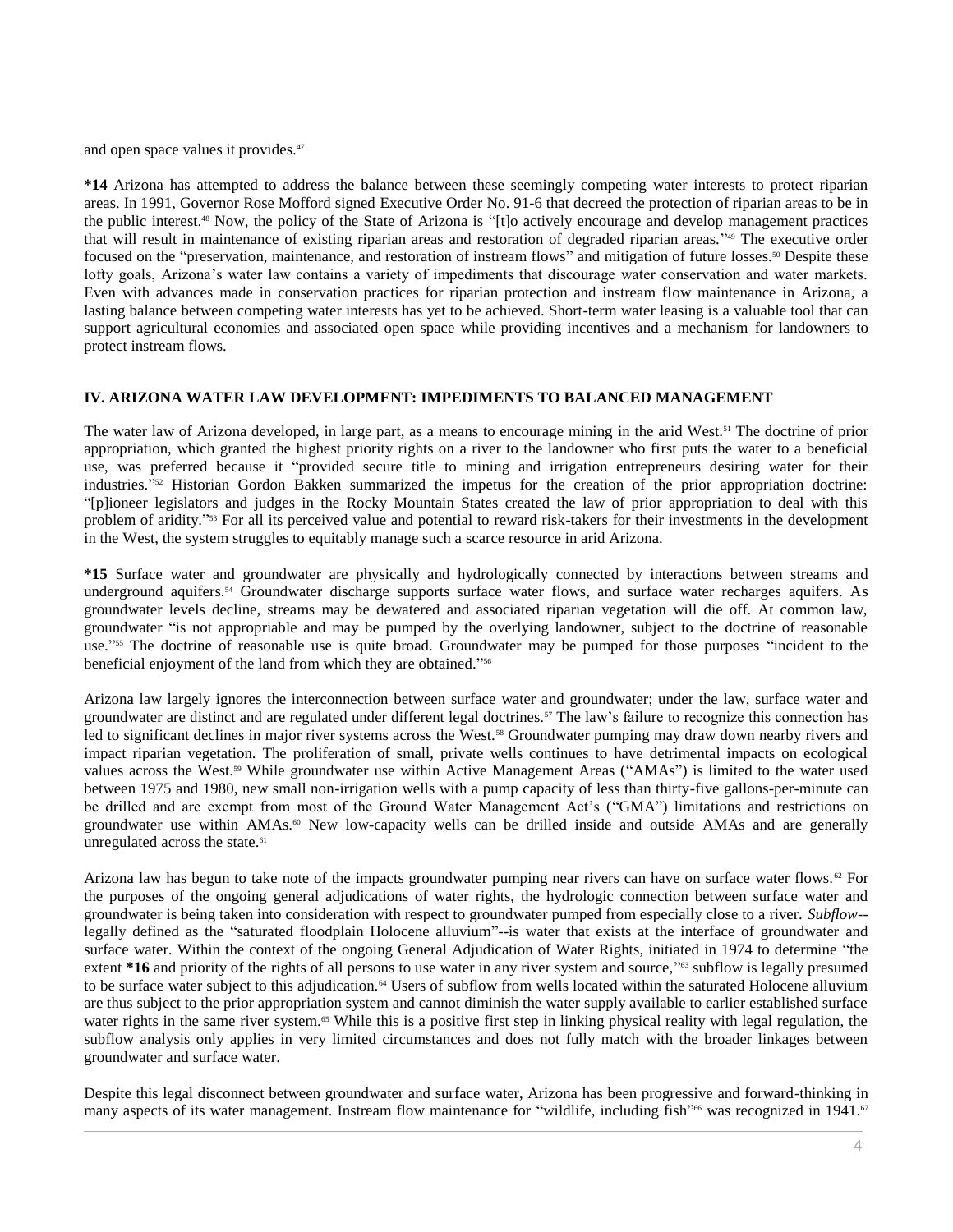Instream flow for recreation was recognized as a beneficial use in 1962.<sup>68</sup> The Arizona Groundwater Management Act ("GMA") was adopted in 1980 to "conserve, protect and allocate the use of groundwater resources of the state and to provide a framework for the comprehensive management and regulation of the withdrawal, transportation, use, conservation and conveyance of rights to use the groundwater in [Arizona]." <sup>69</sup> One of the major goals of the GMA is to protect Arizona's aquifers from groundwater overdraft in areas where groundwater pumping exceeds artificial and natural recharge.<sup>70</sup>

#### *A. Water as a Public Trust: Enforcement of Competing Water Interests*

The prior appropriation system is generally blind to the competing public values of different beneficial uses. Surface water in Arizona is held in trust for the state and "belong[s] to the public,"<sup>1</sup> but almost any reasonable use will be considered equally "beneficial" to appropriate surface water.<sup>72</sup> Though watershed health, environmental stability, and food security clearly provide public benefits--commonly referred to as "ecosystem services"<sup>73</sup>-- \*17 difficult decisions about the hierarchy of public values are rarely, if ever, made at the agency level.

The Arizona Department of Water Resources ("ADWR") and its predecessors were granted broad statutory authority to administer the Arizona Water Code.<sup>74</sup> The ADWR acts generally as a permitting and planning agency, but it was arguably granted greater power in both the enforcement of existing rights-- by refusing to issue new permits that infringe upon those rights--and the protection of the public interest than it currently exercises.<sup>75</sup> The legislature similarly granted the ADWR broad police powers to administer, manage, and enforce water rights in Arizona.<sup>76</sup> The Arizona Supreme Court recently the legislature's authority to balance and manage correlative water uses in the interests of the general welfare: "[t]he legislature is free to choose between competing uses of groundwater and to modify such rights in the public interest as an exercise of its police power."<sup>77</sup> Thus, lacking a specific legislative grant of power, which has not been forthcoming, such decisions might not currently be within the purview of the ADWR.

Currently, water users and interested parties have only minimal ability to manage and balance competing water uses themselves because private civil actions within the Gila River and Little Colorado Watersheds are precluded by the ongoing general water rights adjudications.<sup>78</sup> In this authority and enforcement vacuum, a private market-based approach may be effective in protecting and restoring Arizona's rivers and watersheds. This approach may provide significant benefits to Arizona's delicate desert riparian corridors without sacrificing the stewardship, food security, and economic base provided by an interconnected system of vast working landscapes. In fact, agricultural use, when appropriately managed, may be beneficial and necessary to the survival of and restoration of desert streams and spring systems.<sup>79</sup> A brief overview of some of the existing water conservation tools available in Arizona shows the need for a new way to more appropriately manage and allocate Arizona's water as a public trust.

## **\*18 V. TRADITIONAL WATER CONSERVATION MECHANISMS**

The protection of surface flows in Arizona has most commonly been achieved through new appropriations of water for instream flows.<sup>80</sup> While potentially beneficial on small, tributary streams, most large rivers are fully--if not over--appropriated.<sup>81</sup> Establishing a new water right with a priority date of 2010 or later might preserve an existing flow regime, but all earlier established rights would have to be satisfied before any water claimed would be protected under the new instream flow permit. A new appropriation for instream flow would be vulnerable within the pending adjudications. In order to create an instream flow surface water right with an earlier priority date, applicants today can apply to sever and transfer historic surface water rights to instream flow.<sup>82</sup> Water rights can be severed from the land to which they are appurtenant and transferred "to the state or its political subdivisions for use for recreation and wildlife purposes, including fish, without losing priority theretofore established ...." <sup>83</sup> Due to the lengthy administrative review process and lack of precedent regarding quantity transferred and legal viability of transferred rights, the applicability and effectiveness of severing and transferring water rights remains unclear. Arizona has recognized the benefit of instream uses of water for years, but its "instream flow laws are progressive for appropriations but fairly restrictive for existing uses, which promotes preservation but limits restoration, responsiveness, and options for use." <sup>84</sup> In essence, it is comparatively easy to make a new appropriation for instream flow with a late priority date. But the process by which an existing, high priority, right can be severed and transferred to instream flow is still being defined. Questions about the appropriate process, quantification, and timeframe reduce the practical viability of a "sever and transfer" application and thus reduce current incentives to use this conservation tool.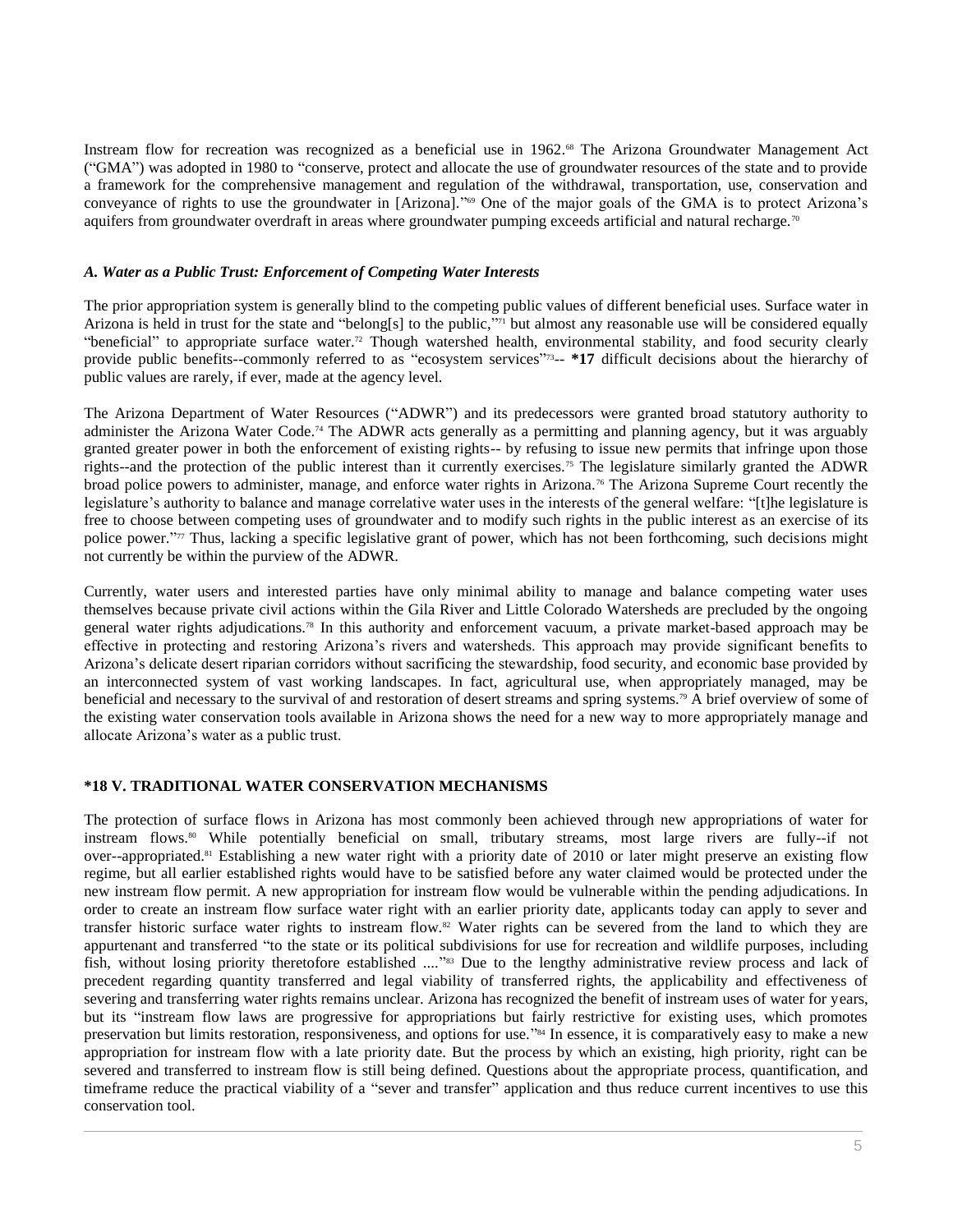Groundwater regulations present a different set of conservation challenges. Groundwater conservation is addressed tangentially by the GMA. The GMA was focused on conserving Arizona's groundwater resources for the people of the State who are "dependant in whole or in part upon groundwater basins for their water supply ...."<sup>55</sup> The GMA was adopted to address extensive groundwater mining that had begun to cause significant \*19 subsidence<sup>86</sup> and was threatening Arizona's long-term water supply. It contained many aggressive goals, one of which was for three of the four initial AMAs to reach "safe yield," a balancing of groundwater withdrawals with recharge,<sup>87</sup> by 2025.<sup>88</sup> It seems increasingly unlikely that the state will meet this goal by 2025.<sup>89</sup> While groundwater mining has slowed significantly in many areas, some of Arizona's most critical riparian zones continue to be affected by dropping water tables.<sup>90</sup>

For all its successes, the existing water management regime in Arizona provides few incentives for landowners to independently conserve their water. Water conservation for instream flows and riparian protection can be achieved through market-based agreements that balance the water needs of landowners with the environment. Ranchers and farmers have put water to beneficial uses for generations and are the stewards of our vast working landscapes and watersheds. By incentivizing partnerships with willing landowners, Arizona's rural water resources can be balanced between communities, conservation, and rural agriculture, and rural agriculture can be maintained as security against sprawl and further groundwater mining.

#### **VI. SHORT TERM WATER LEASING: WORKING LANDSCAPES IN BALANCE WITH WORKING RIVERS**

In the absence of reliable mechanisms for water conservation on a grand scale, short-term water use agreements with willing landowners can support hydrologic balance and resiliency. Water use agreements avoid the inherent administrative and legislative delays of most existing water conservation mechanisms. Water use agreements are private contractual agreements wherein water users agree to modify their water use for a specified period of time. Environmental water use agreements can be tailored to compensate water **\*20** users for their dedication of all or a portion of a water right to an environmental purpose-- such as instream flow--on a monthly, seasonal, or annual basis. So long as the agreement runs for less than the statutory five-year forfeiture period, surface water users should not run the risk of forfeiting their water right for non-use.<sup>91</sup> Short-term environmental water use agreements may also take the form of groundwater forbearance agreements. In such an agreement, a landowner would be compensated to pump less water for a period of time in order to allow groundwater levels to rise either to provide surface base flows in nearby rivers or to support riparian vegetation. A short-term contractual water management program can function within the ever-growing water market systems that have begun to take shape in Arizona while directing water towards the protection of agricultural economies and wildlife habitat.

Short-term or split-season agreement programs have emerged in recent years as an increasingly viable option to protect streamflows and riparian habitat. In 2000, the Oregon Water Trust (now the Freshwater Trust) entered into a short-term, annual agreement with the owners of the Austin Ranch, Pat and Hedy Voigt, along the Middle Fork John Day River.<sup>92</sup> The owners were compensated for shortening their irrigation season each year and allowing the water to remain in the stream. After five years, a concurrent habitat monitoring program established to "evaluate the biological effectiveness" of this water use agreement found clear habitat benefits.<sup>93</sup> The split-season water use agreement has since been made permanent through a voluntary agreement--the ranchers shorten their irrigation season by 40% in exchange for compensation from the Bonneville Power Administration through the Columbia Basin Water Transactions Program and the United States Bureau of Reclamation. The ranchers have maintained their cattle operation, and their split season agreement benefits a seventy-mile reach of the Middle Fork John Day River, supporting salmon, steelhead, and bull trout.<sup>94</sup> The ranchers seem pleased with the results: "[w]e'll still be able to run close to the same number of cattle and irrigate, yet we're putting a significant amount of water back instream during critical flow times."<sup>95</sup>

Similar programs are being proposed across the West. Agricultural lands have over time become valuable habitats and, in some locations, irrigated agriculture has created critical wetlands.<sup>96</sup> These agricultural lands and "wetlands have become productive habitats that **\*21** support species, particularly migrating waterfowl and shorebirds, and provide valuable recreational opportunities."<sup>97</sup> In order to retain the habitats provided by agricultural lands while also increasing instream flows, academics in Wyoming have suggested a short-term water use agreement program to use existing irrigation rights to balance the water needs of these two uses.<sup>98</sup> The Laramie Basin in southeastern Wyoming, a subbasin of the Platte River, is dominated by beef cattle production. While permanent water transfer proposals "are often met with resistance from the agricultural community,"<sup>99</sup> short-term use agreements may be more palatable for agricultural landowners. Landowners will be able to retain the productive use of their lands while voluntarily "contributing water during two or three nonconsecutive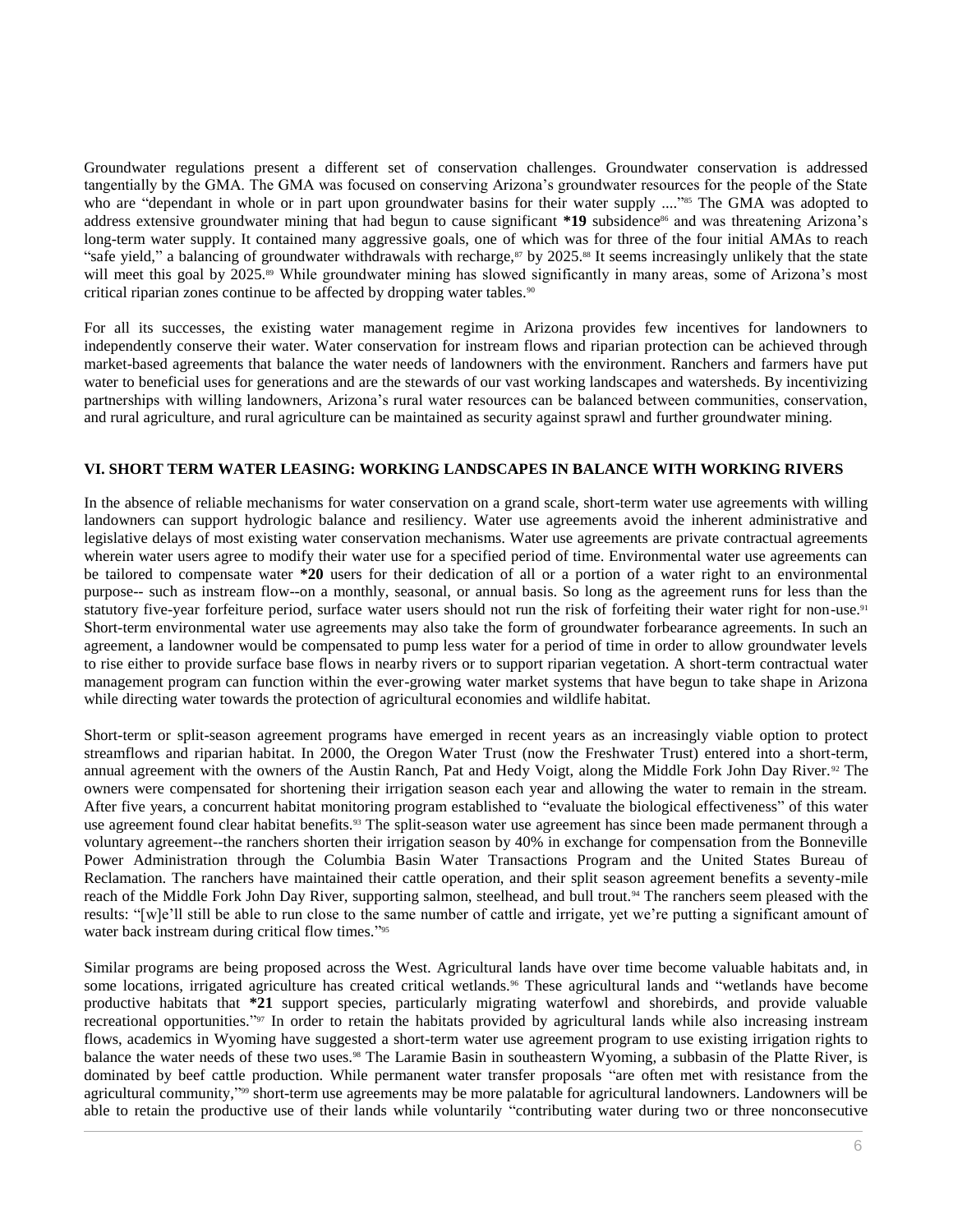irrigation seasons over a 10-year contract period."<sup>100</sup> In return, landowners will be offered financial incentives that may be used to increase the efficiency of their water use or delivery system, if necessary.<sup>101</sup>

The general principles put into practice in Oregon, which are also proposed in Wyoming, could be applied in Arizona with some modifications. The formalization of the split season use agreement into a perpetual instream flow agreement similar to the Austin Ranch in Oregon would be difficult to achieve in Arizona until more clarity emerges from Arizona's administrative review process for severing and transferring nonconsumptive water rights. One of the major incentives that can be offered to landowners to participate in instream flow agreements is also absent in Arizona. Surface water saved through increased efficiency projects in Arizona may be subject to forfeiture if it is not applied to its previously designated beneficial use (generally irrigation, domestic, or stock watering) at least once every five years.<sup>102</sup> Put simply, surface water saved through increased efficiency in Arizona cannot be permanently put to other uses with its existing priority date--it may be at risk of forfeiture. Some states expressly exempt conserved water from forfeiture to encourage increased efficiency.<sup>103</sup> Others, like Oregon,<sup>104</sup> Washington,<sup>105</sup> Montana,<sup>106</sup> and New Mexico<sup>107</sup> have adopted programs that allow conserved water to be transferred or applied **\*22** instream to encourage efficiency and conservation.<sup>108</sup> Arizona does not exempt conserved water from forfeiture. Nor has it created an efficiency incentive program. Short-term use agreements that require beneficial use at least once every five years remain a viable tool as they avoid the forfeiture problems that could arise with a long-term transfer. Water also remains concurrently available for agriculture, thus protecting the economic bases of many rural communities.

Rotating short-term water use agreements in critical locations can prevent the loss of agricultural livelihoods and the myriad benefits they provide while meeting the particular ecological needs of a system or region. Such agreements can be completed outside the administrative system so long as third-party rights are respected. Agreements can be individually tailored to the needs of the landowner and the ecological system and can be responsive to droughts and floods. The perpetuation of agricultural use provides food security and preserves many of the last remnants of Arizona's iconic cottonwood-willow riparian forests. By working with willing landowners to achieve conservation results outside of the existing legal and administrative systems, Arizona's water can be managed to secure a more balanced and resilient future. To meet its conservation goals,<sup>109</sup> Arizona need not make the traditional zero-sum choice between agriculture and the environment. Through short-term water use agreements with willing landowners, Arizona can preserve the respective benefits of both<sup>110</sup> through the perpetuation of a balanced system of healthy, working rivers--rivers that provide for both human and environmental needs--flowing beside working landscapes.

## **CONCLUSION**

There are limited options to restore and conserve instream flows, riparian corridors, and effective floodplains in Arizona. Questions remain about the current practical value of surface water conservation tools such as the "sever and transfer" of high priority water rights. Also, groundwater regulations provide only tangential conservation mechanisms to address the groundwater-dependent rivers, springs, and riparian systems in Arizona. On the other hand, flexible short-term water use agreements offer a new set of tools to work directly with willing landowners. Agricultural lands provide food, fiber, economic livelihoods, biodiversity, and safeguards against further sprawl. As these various benefits become increasingly evident, the value of short-term water use agreements increases as a means to retain agricultural landscapes while preserving and restoring riparian habitat and instream flows. A wider array of practical approaches may be viable when more clarity emerges in the **\*23** existing surface water and groundwater conservation processes. Until that time, short-term water use agreements and forbearance agreements provide market-based opportunities that can be tailored to fit the particular needs of ecosystems and landowners. Policies that encourage and streamline short-term contractual water management programs should be promoted to meet the needs of agriculture and the environment. The balance between human and environmental water uses is fundamental if Arizona is to continue to flourish in the desert Southwest.

#### Footnotes

<sup>a1</sup> Aaron Citron is Project Manager for the Desert Rivers and Riparian Heritage Initiative with the Arizona Land and Water Trust. The Arizona Land and Water Trust recently published a handbook on water conservation mechanisms entitled *Benefiting Landowners and Desert Rivers: A Water Rights Handbook for Conservation Agreements in Arizona*. The author would like to thank Jeff Simms, George Ruyle, Diana Freshwater, and Liz Petterson for their assistance.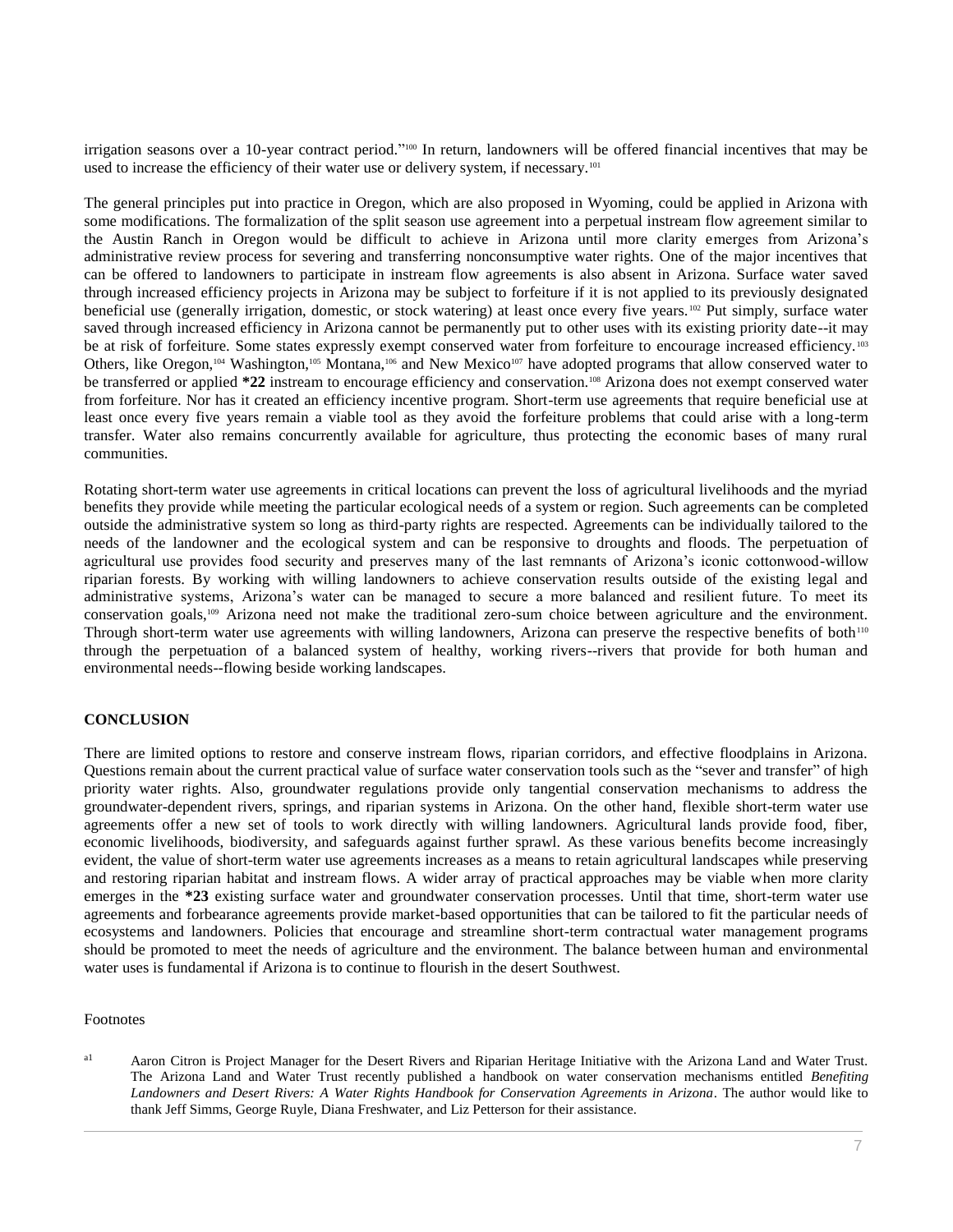- <sup>1</sup> Astrid Kodric-Brown & James H. Brown, *Native Fishes, Exotic Mammals, and the Conservation of Desert Springs*, FRONTIERS ECOLOGY & ENV'T 549, 552 (2007); interview with Jeff Simms, Bureau of Land Mgmt., in Tucson, Ariz. (Mar. 18, 2010).
- <sup>2</sup> GITA BODNER & KAREN SIMMS, STATE OF THE LAS CIENEGAS NATIONAL CONSERVATION AREA: PART 3. CONDITION AND TREND OF RIPARIAN SPECIES, VEGETATION AND CHANNEL GEOMORPHOLOGY 2, 34 (2008), *available at* http:// azconservation.org/dl/TNCAZ\_LasCienegas\_Riparian\_Status\_and\_Trends.pdf.
- <sup>3</sup> Kodric-Brown & Brown, *supra* note 1, at 552.
- <sup>4</sup> [ARIZ. REV. STAT. ANN. § 45-141\(C\)](http://www.westlaw.com/Link/Document/FullText?findType=L&pubNum=1000251&cite=AZSTS45-141&originatingDoc=I0ecc82932df011e18b05fdf15589d8e8&refType=LQ&originationContext=document&vr=3.0&rs=cblt1.0&transitionType=DocumentItem&contextData=(sc.Search)) (2010).
- <sup>5</sup> ROBERT H. WEBB, STANLEY A. LEAKE & RAYMOND M. TURNER, THE RIBBON OF GREEN: CHANGE IN RIPARIAN VEGETATION IN THE SOUTHWESTERN UNITED STATES 407 (2007).
- <sup>6</sup> Heather Pringle, *Early Irrigators*, ARCHAEOLOGY, Jan.-Feb. 2010, at 22, 22, *available at* http://www.archaeology.org/1001/topten/arizona.html.
- <sup>7</sup> WEBB, LEAKE & TURNER, *supra* note 5.
- 8 *Id.*
- <sup>9</sup> Mary Jane Angelo, *[Corn, Carbon, and Conservation: Rethinking U.S. Agricultural Policy in a Changing](http://www.westlaw.com/Link/Document/FullText?findType=Y&serNum=0352547717&pubNum=0105396&originatingDoc=I0ecc82932df011e18b05fdf15589d8e8&refType=LR&fi=co_pp_sp_105396_606&originationContext=document&vr=3.0&rs=cblt1.0&transitionType=DocumentItem&contextData=(sc.Search)#co_pp_sp_105396_606) Global Environment*, 17 [GEO. MASON L. REV. 593, 606 \(2010\).](http://www.westlaw.com/Link/Document/FullText?findType=Y&serNum=0352547717&pubNum=0105396&originatingDoc=I0ecc82932df011e18b05fdf15589d8e8&refType=LR&fi=co_pp_sp_105396_606&originationContext=document&vr=3.0&rs=cblt1.0&transitionType=DocumentItem&contextData=(sc.Search)#co_pp_sp_105396_606)
- <sup>10</sup> *Id.* [at 607.](http://www.westlaw.com/Link/Document/FullText?findType=Y&serNum=0352547717&originatingDoc=I0ecc82932df011e18b05fdf15589d8e8&refType=LR&originationContext=document&vr=3.0&rs=cblt1.0&transitionType=DocumentItem&contextData=(sc.Search))
- <sup>11</sup> William S. Eubanks II, *[A Rotten System: Subsidizing Environmental Degradation and Poor Public Health with our Nation's Tax](http://www.westlaw.com/Link/Document/FullText?findType=Y&serNum=0344845248&pubNum=0001610&originatingDoc=I0ecc82932df011e18b05fdf15589d8e8&refType=LR&fi=co_pp_sp_1610_260&originationContext=document&vr=3.0&rs=cblt1.0&transitionType=DocumentItem&contextData=(sc.Search)#co_pp_sp_1610_260)  Dollars*[, 28 STAN. ENVTL. L.J. 213, 260 \(2009\)](http://www.westlaw.com/Link/Document/FullText?findType=Y&serNum=0344845248&pubNum=0001610&originatingDoc=I0ecc82932df011e18b05fdf15589d8e8&refType=LR&fi=co_pp_sp_1610_260&originationContext=document&vr=3.0&rs=cblt1.0&transitionType=DocumentItem&contextData=(sc.Search)#co_pp_sp_1610_260) ("Many of the larger [concentrated animal feeding operations] have thousands of animals in very small quarters, which creates a large concentration of excrement. Due to poor sanitation and the lack of reinforced waste lagoons, large volumes of waste often spill into the local rivers during rainstorms, creating a public health emergency.").
- <sup>12</sup> Gary Nabhan, Duncan Blair & Dennis Moroney, *Ranching to Produce Tacos Sin Carbon: The Low Carbon Footprint of Grass-Fed Beef and Sheep Production in the Semi-Arid West*, QUIVIRA COALITION J., Feb. 2010, at 28, 29.
- <sup>13</sup> INT'L FOOD POLICY RESEARCH INST., GREEN REVOLUTION: CURSE OR BLESSING 2 (2002), *available at* http://www.ifpri.org/pubs/ib/ib11.pdf; Eubanks II, *supra* note 11, at 251-52.
- <sup>14</sup> Eubanks II, *supra* note 11, at 224.
- <sup>15</sup> *Id.* at 261.
- <sup>16</sup> Charles G. Curtin, Nathan F. Sayre & Benjamin D. Lane, *Transformations of the Chihuahuan Borderlands: Grazing, Fragmentation, and Biodiversity Conservation in Desert Grasslands*, 5 ENVTL. SCI. & POL'Y 55, 57 (2002). While more recent scholars dispute this claimed date, livestock grazing has at least been prevalent in the border region since the Gadsden Purchase. *See id.*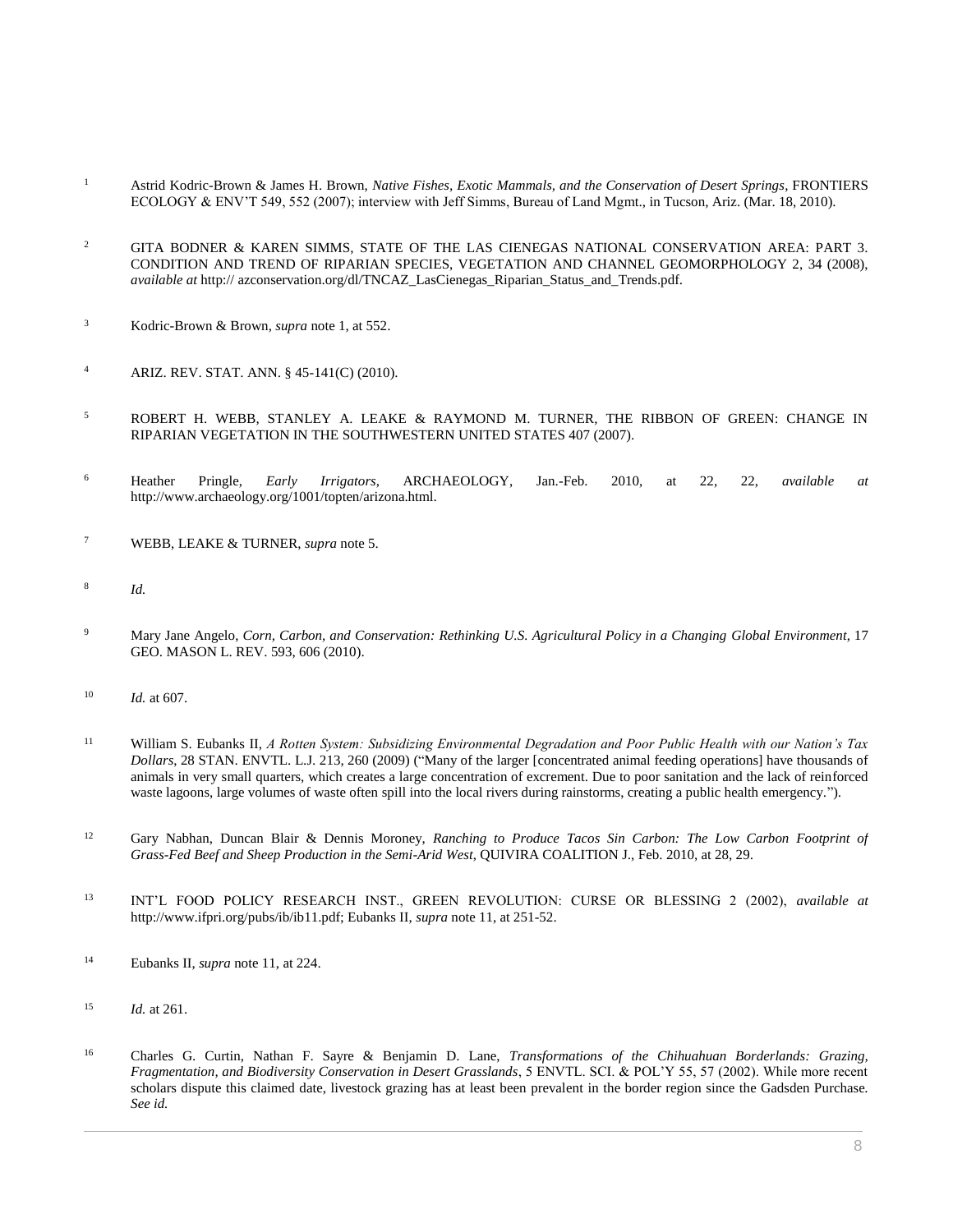- <sup>17</sup> *Id.* at 59; *see also* JAMES RODNEY HASTINGS & RAYMOND M. TURNER, THE CHANGING MILE: AN ECOLOGICAL STUDY OF VEGETATION CHANGE WITH TIME IN THE LOWER MILE OF AN ARID AND SEMIARID REGION, 43-45 (1965).
- <sup>18</sup> Marc Stimpert, *[Counterpoint: Opportunities Lost and Opportunities Gained: Separating Truth from Myth in the Western Ranching](http://www.westlaw.com/Link/Document/FullText?findType=Y&serNum=0324375917&pubNum=0003094&originatingDoc=I0ecc82932df011e18b05fdf15589d8e8&refType=LR&fi=co_pp_sp_3094_518&originationContext=document&vr=3.0&rs=cblt1.0&transitionType=DocumentItem&contextData=(sc.Search)#co_pp_sp_3094_518)  Debate*[, 36 ENVTL. L. 481, 518-19 \(2006\)](http://www.westlaw.com/Link/Document/FullText?findType=Y&serNum=0324375917&pubNum=0003094&originatingDoc=I0ecc82932df011e18b05fdf15589d8e8&refType=LR&fi=co_pp_sp_3094_518&originationContext=document&vr=3.0&rs=cblt1.0&transitionType=DocumentItem&contextData=(sc.Search)#co_pp_sp_3094_518) ("Although treading by livestock can have undesirable effects such as soil compaction, it can also have desirable effects. Treading incorporates standing dead material into the soil surface, increasing mineral cycling. It can reduce large accumulations of mulch and litter by incorporating these materials into the soil. Moderate treading by livestock appears to favor emergence and survival of perennial grass seedlings while heavy treading can favor forbs and shrubs. Like so many things, a small to moderate level of hoof action can be beneficial while heavy amounts are destructive.").
- <sup>19</sup> WEBB, LEAKE & TURNER, *supra* note 5, at 407-08 ("[T]he mere presence of grazing animals in a riverine setting does not portend declines or collapse of woody riparian vegetation.").
- <sup>20</sup> *See generally* DEBRA L. DONAHUE, THE WESTERN RANGE REVISITED: REMOVING LIVESTOCK FROM PUBLIC LANDS TO CONSERVE NATIVE BIODIVERSITY (1999).
- <sup>21</sup> *See* WEBB, LEAKE & TURNER, *supra* note 5, at 221 ("Many researchers have noted that [the San Pedro River], once swampy, now sustains a verdant forest. If cattle grazing caused arroyos to downcut, then it created this forest growth and establishment of most of these woody trees required dewatering of the upper few feet of a once saturated alluvial aquifer and disturbance.").
- <sup>22</sup> Lisa Abend, *Save the Planet: Eat More Beef*, TIME, Jan. 25, 2010, at 50, 53.
- <sup>23</sup> Ronald F. Follett & Debbie A. Reed, *Soil Carbon Sequestration in Grazing Lands: Societal Benefits and Policy Implications*, 63 RANGELAND ECOLOGY & MGMT. 4, 5 (2010); Nabhan, Blair & Moroney, *supra* note 12, at 31.
- <sup>24</sup> Nabhan, Blair & Moroney, *supra* note 12, at 31 (noting that well-managed crops or livestock "can make a 200-fold difference in the moisture-holding capacity of the land").
- <sup>25</sup> [ARIZ. REV. STAT. ANN. § 45-801.01](http://www.westlaw.com/Link/Document/FullText?findType=L&pubNum=1000251&cite=AZSTS45-801.01&originatingDoc=I0ecc82932df011e18b05fdf15589d8e8&refType=LQ&originationContext=document&vr=3.0&rs=cblt1.0&transitionType=DocumentItem&contextData=(sc.Search)) (2010).
- <sup>26</sup> Richard L. Knight*, Ranchers as a Keystone Species in a West That Works*, RANGELANDS, Oct. 2007, at 4, 4.
- <sup>27</sup> Joseph M. Feller, *Recent Developments in the Law Affecting Livestock Grazing on Western Riparian Areas*, 18 WETLANDS 646, 647 (1998).
- <sup>28</sup> Kodric-Brown & Brown, *supra* note 1, at 552.
- <sup>29</sup> Theodore A. Kennedy, Jacques C. Finlay & Sarah E. Hobbie, *Eradication of Invasive Tamarix Ramosissima Along a Desert Stream Increases Native Fish Density*, 15 ECOLOGICAL APPLICATIONS 2072, 2072 (2005); interview with Jeff Simms, *supra* note 1.
- <sup>30</sup> Interview with Jeff Simms, *supra* note 1.
- <sup>31</sup> Kodric-Brown & Brown, *supra* note 1, at 552 ("[S]prings historically experienced such disturbance, originally from native megafauna, then from aboriginal humans, and most recently from livestock.").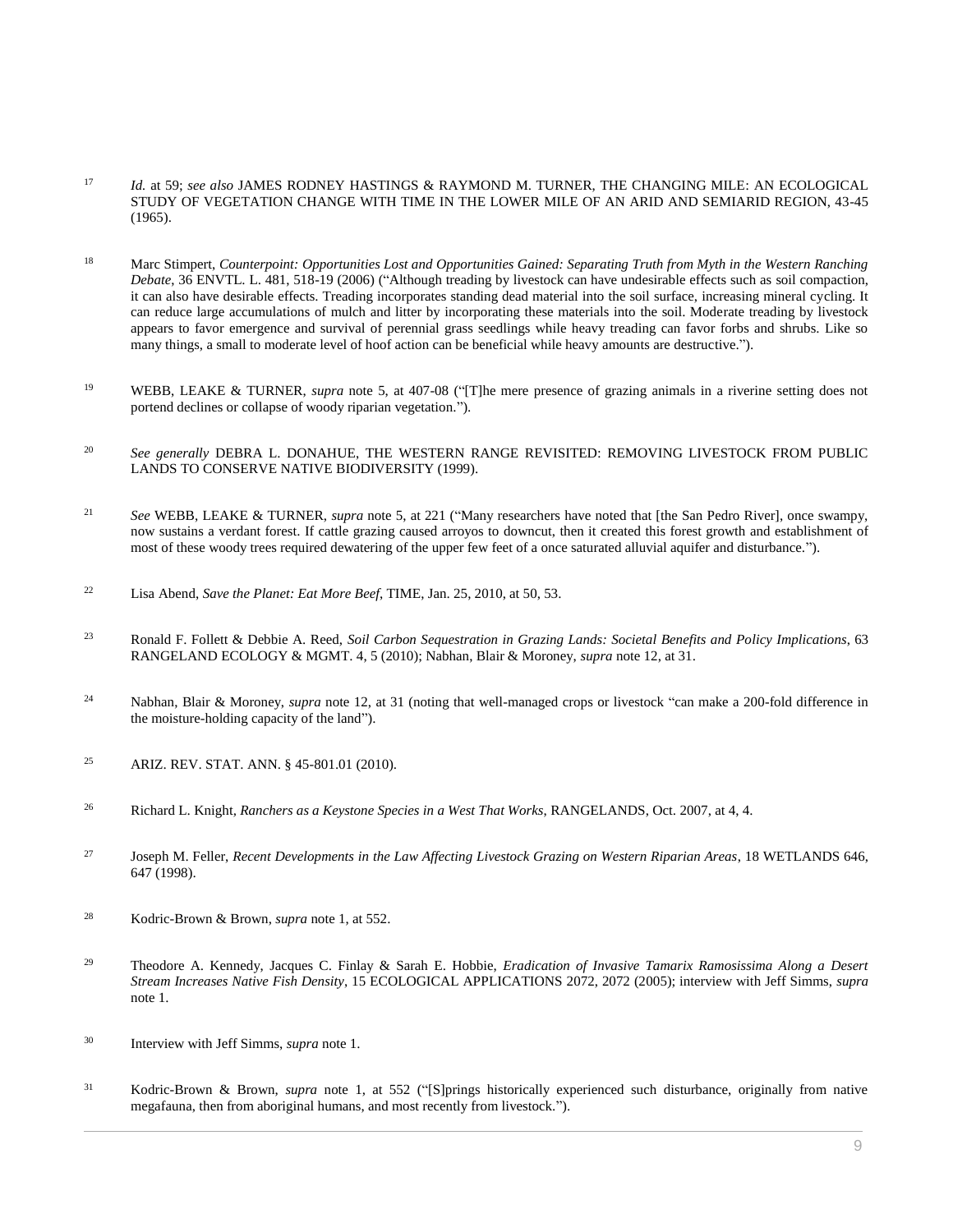- <sup>32</sup> Interview with Jeff Simms, *supra* note 1.
- <sup>33</sup> Kodric-Brown & Brown, *supra* note 1, at 549.
- <sup>34</sup> Merriam-Webster OnLine, Transpiration, http://www.merriam-webster.com/dictionary/transpiration (last visited Aug. 6, 2010) ("[T]he act or process or an instance of transpiring; *especially*: the passage of watery vapor from a living body (as of a plant) through a membrane or pores.").
- <sup>35</sup> Kodric-Brown & Brown, *supra* note 1, at 550.
- <sup>36</sup> *Id.*
- <sup>37</sup> Joseph L. Sax, *[Understanding Transfers: Community Rights and the Privatization of Water](http://www.westlaw.com/Link/Document/FullText?findType=Y&serNum=0105916908&pubNum=0109839&originatingDoc=I0ecc82932df011e18b05fdf15589d8e8&refType=LR&originationContext=document&vr=3.0&rs=cblt1.0&transitionType=DocumentItem&contextData=(sc.Search))*, 1 HASTINGS W.-NW. J. ENVTL. L. [& POL'Y 13, 13 \(1994\).](http://www.westlaw.com/Link/Document/FullText?findType=Y&serNum=0105916908&pubNum=0109839&originatingDoc=I0ecc82932df011e18b05fdf15589d8e8&refType=LR&originationContext=document&vr=3.0&rs=cblt1.0&transitionType=DocumentItem&contextData=(sc.Search))
- <sup>38</sup> Jedidiah Brewer, Robert Glennon, Alan Ker & Gary Libecap, *2006 Presidential Address Water Markets in the West: Prices, Trading, and Contractual Forms*, 46 ECON. INQUIRY 91, 94 (2008) (discussing the complexities of water markets).
- <sup>39</sup> *Id.* at 110.
- <sup>40</sup> *See* Se. [Colo. Water Conservancy Dist. v. Fort Lyon Canal Co., 720 P.2d 133, 145-46 \(Colo. 1986\);](http://www.westlaw.com/Link/Document/FullText?findType=Y&serNum=1986128168&pubNum=0000661&originatingDoc=I0ecc82932df011e18b05fdf15589d8e8&refType=RP&fi=co_pp_sp_661_145&originationContext=document&vr=3.0&rs=cblt1.0&transitionType=DocumentItem&contextData=(sc.Search)#co_pp_sp_661_145) [W.S. Ranch Co. v. Kaiser](http://www.westlaw.com/Link/Document/FullText?findType=Y&serNum=1968128735&pubNum=0000661&originatingDoc=I0ecc82932df011e18b05fdf15589d8e8&refType=RP&fi=co_pp_sp_661_718&originationContext=document&vr=3.0&rs=cblt1.0&transitionType=DocumentItem&contextData=(sc.Search)#co_pp_sp_661_718)  [Steel Corp., 439 P.2d 714, 718 \(N.M. 1968\);](http://www.westlaw.com/Link/Document/FullText?findType=Y&serNum=1968128735&pubNum=0000661&originatingDoc=I0ecc82932df011e18b05fdf15589d8e8&refType=RP&fi=co_pp_sp_661_718&originationContext=document&vr=3.0&rs=cblt1.0&transitionType=DocumentItem&contextData=(sc.Search)#co_pp_sp_661_718) JOSEPH L. SAX, BARTON H. THOMPSON, JR., JOHN D. LESHY & ROBERT H. ABRAMS, LEGAL CONTROL OF WATER RESOURCES 270-76 (4th ed. 2006).
- <sup>41</sup> [ARIZ. REV. STAT. ANN. §§ 45-251](http://www.westlaw.com/Link/Document/FullText?findType=L&pubNum=1000251&cite=AZSTS45-251&originatingDoc=I0ecc82932df011e18b05fdf15589d8e8&refType=LQ&originationContext=document&vr=3.0&rs=cblt1.0&transitionType=DocumentItem&contextData=(sc.Search)) t[o 45-264](http://www.westlaw.com/Link/Document/FullText?findType=L&pubNum=1000251&cite=AZSTS45-264&originatingDoc=I0ecc82932df011e18b05fdf15589d8e8&refType=LQ&originationContext=document&vr=3.0&rs=cblt1.0&transitionType=DocumentItem&contextData=(sc.Search)) (2010).
- <sup>42</sup> Brewer, Glennon, Ker & Libecap, *supra* note 38, at 94.
- <sup>43</sup> *See generally* Jedidiah Brewer, Robert Glennon, Alan Ker & Gary D. Libecap, *[Transferring Water in the American West:](http://www.westlaw.com/Link/Document/FullText?findType=Y&serNum=0332540233&pubNum=0001358&originatingDoc=I0ecc82932df011e18b05fdf15589d8e8&refType=LR&originationContext=document&vr=3.0&rs=cblt1.0&transitionType=DocumentItem&contextData=(sc.Search))  1987-2005*[, 40 U. MICH. J.L. REFORM 1021 \(2007\)](http://www.westlaw.com/Link/Document/FullText?findType=Y&serNum=0332540233&pubNum=0001358&originatingDoc=I0ecc82932df011e18b05fdf15589d8e8&refType=LR&originationContext=document&vr=3.0&rs=cblt1.0&transitionType=DocumentItem&contextData=(sc.Search)) (discussing water markets in the West).
- <sup>44</sup> *Id.* [at 1038.](http://www.westlaw.com/Link/Document/FullText?findType=Y&serNum=0332540233&originatingDoc=I0ecc82932df011e18b05fdf15589d8e8&refType=LR&originationContext=document&vr=3.0&rs=cblt1.0&transitionType=DocumentItem&contextData=(sc.Search))
- <sup>45</sup> Gary Paul Nabhan & Ken Meter, *In Praise, and in Appraisal of, the Working Landscapes of the West*, QUIVIRA COALITION J., Oct. 2006, at 11, 11; Richard Manning, *We Need and Owe Rural People*, PRAIRIE WRITERS, Oct. 23, 2006, http://www.landinstitute.org/vnews/display.v/ART/2006/10/23/453e7186c461f ("Intact wetlands filter water and control floods. Native grasslands and forests stop erosion and pull globe-warming carbon dioxide from the atmosphere.").
- <sup>46</sup> *See* Julia Freedgood, *Cost of Community Services Studies: Making the Case for Conservation*, American Farmland Trust (2002). *See generally* Taylor H. Ricketts, Gretchen C. Daily, Paul R. Ehrlich & Charles D. Michener, *Economic Value of Tropical Forest to Coffee Production*, 101 PROC. NAT'L ACAD. SCI. 12579 (2004), *available at* http://www.pnas.org/content/101/34/12579.full.pdf; Wei Zhang, Taylor H. Ricketts, Claire Kremen & Scott M. Swinton, *Ecosystem Services and Dis-services to Agriculture*, 64 ECOLOGICAL ECON. 253 (2007).
- <sup>47</sup> *See* Dannele E. Peck, Donald M. McLeod, John P. Hewlett & James R. Lovvorn, *Irrigation-Dependent Wetlands Versus Instream*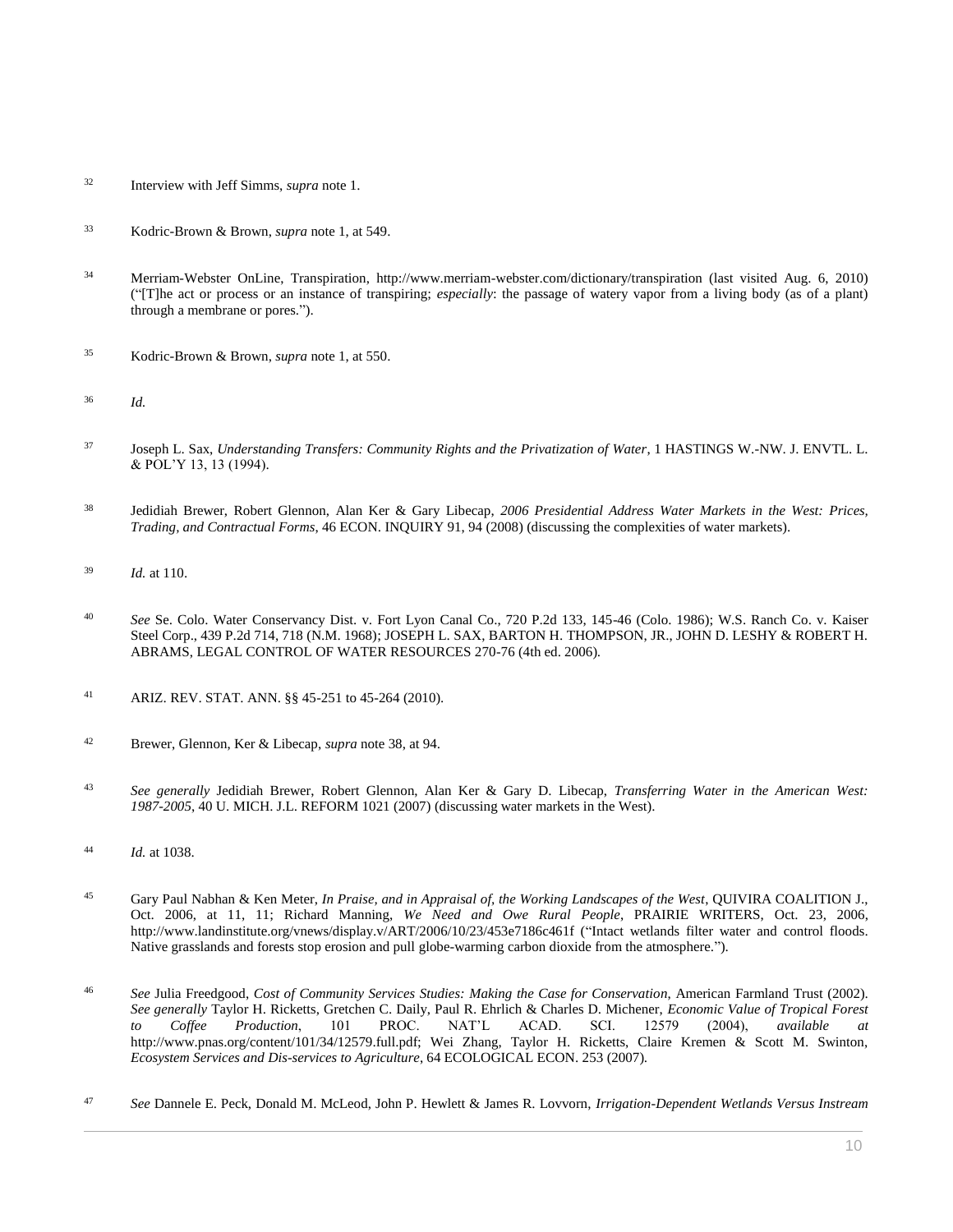*Flow Enhancement: Economics of Water Transfers from Agriculture to Wildlife Uses*, 34 ENVTL. MGMT. 842, 852 (2005).

- <sup>48</sup> Ariz. [Exec. Order No. 91-6,](http://www.westlaw.com/Link/Document/FullText?findType=Y&pubNum=0001043&cite=EXECORDERNO91-6&originatingDoc=I0ecc82932df011e18b05fdf15589d8e8&refType=CA&originationContext=document&vr=3.0&rs=cblt1.0&transitionType=DocumentItem&contextData=(sc.Search)) [91](http://www.westlaw.com/Link/Document/FullText?findType=Y&pubNum=0001043&cite=EXECORDERNO91&originatingDoc=I0ecc82932df011e18b05fdf15589d8e8&refType=CA&originationContext=document&vr=3.0&rs=cblt1.0&transitionType=DocumentItem&contextData=(sc.Search)) Ariz. Admin. Reg. 58, 59 (Feb. 14, 1991), *available at* http:// www.adwr.state.az.us/Adjudications/documents/SPRNCADisclosureStatements/ASARCO3rdSupplementalDisclosure/ Document%20No.%2002.pdf.
- <sup>49</sup> *Id.*
- <sup>50</sup> *Id.*
- <sup>51</sup> John D. Leshy, *The Prior Appropriation Doctrine of Water Law in the West: An Emperor with Few Clothes*, J.W., July 1990, at 5, 6-7.
- <sup>52</sup> Peter L. Reich, *[The "Hispanic" Roots of Prior Appropriation in Arizona](http://www.westlaw.com/Link/Document/FullText?findType=Y&serNum=0105297678&pubNum=0001094&originatingDoc=I0ecc82932df011e18b05fdf15589d8e8&refType=LR&fi=co_pp_sp_1094_650&originationContext=document&vr=3.0&rs=cblt1.0&transitionType=DocumentItem&contextData=(sc.Search)#co_pp_sp_1094_650)*, 27 ARIZ. ST. L.J. 649, 650 (1995); *see also* [Bear](http://www.westlaw.com/Link/Document/FullText?findType=Y&serNum=1857001976&pubNum=0000220&originatingDoc=I0ecc82932df011e18b05fdf15589d8e8&refType=RP&fi=co_pp_sp_220_334&originationContext=document&vr=3.0&rs=cblt1.0&transitionType=DocumentItem&contextData=(sc.Search)#co_pp_sp_220_334)  [Mountain & Auburn Water & Mining Co. v. N.Y. Mining Co., 8](http://www.westlaw.com/Link/Document/FullText?findType=Y&serNum=1857001976&pubNum=0000220&originatingDoc=I0ecc82932df011e18b05fdf15589d8e8&refType=RP&fi=co_pp_sp_220_334&originationContext=document&vr=3.0&rs=cblt1.0&transitionType=DocumentItem&contextData=(sc.Search)#co_pp_sp_220_334) Cal. 327, 334 (1857) (stating that California had adopted the doctrine of prior appropriation "to distribute the bounty of the government among the greatest number of persons, so as to most rapidly develop the hidden resources of this region ..."); [Fitzgerald v. Urton, 5 Cal. 308, 309 \(1855\)](http://www.westlaw.com/Link/Document/FullText?findType=Y&serNum=1855001754&pubNum=0000220&originatingDoc=I0ecc82932df011e18b05fdf15589d8e8&refType=RP&fi=co_pp_sp_220_309&originationContext=document&vr=3.0&rs=cblt1.0&transitionType=DocumentItem&contextData=(sc.Search)#co_pp_sp_220_309) ("The legislature of our State in the wise exercise of its discretion has seen proper to foster and protect the mining interests as paramount to all others.").
- <sup>53</sup> Gordon Morris Bakken, *The Influence of the West on the Developments of Law*, J.W., Jan. 1985, at 66, 67.
- <sup>54</sup> *In re* [Gen. Adjudication of All Rights to Use Water in the Gila River Sys. & Source, 9 P.3d 1069, 1073 \(Ariz. 2000\)](http://www.westlaw.com/Link/Document/FullText?findType=Y&serNum=2000531688&pubNum=0004645&originatingDoc=I0ecc82932df011e18b05fdf15589d8e8&refType=RP&fi=co_pp_sp_4645_1073&originationContext=document&vr=3.0&rs=cblt1.0&transitionType=DocumentItem&contextData=(sc.Search)#co_pp_sp_4645_1073) ("The boundary between surface water and groundwater is not at all clear. Most surface streams not only flow above the ground but also have 'subflow."').
- <sup>55</sup> [Davis v. Agua Sierra Res., L.L.C., 203 P.3d 506, 508 \(Ariz. 2009\).](http://www.westlaw.com/Link/Document/FullText?findType=Y&serNum=2018387096&pubNum=0004645&originatingDoc=I0ecc82932df011e18b05fdf15589d8e8&refType=RP&fi=co_pp_sp_4645_508&originationContext=document&vr=3.0&rs=cblt1.0&transitionType=DocumentItem&contextData=(sc.Search)#co_pp_sp_4645_508)
- <sup>56</sup> [Bristor v. Cheatham, 255 P.2d 173, 178 \(Ariz. 1953\).](http://www.westlaw.com/Link/Document/FullText?findType=Y&serNum=1953113383&pubNum=0000661&originatingDoc=I0ecc82932df011e18b05fdf15589d8e8&refType=RP&fi=co_pp_sp_661_178&originationContext=document&vr=3.0&rs=cblt1.0&transitionType=DocumentItem&contextData=(sc.Search)#co_pp_sp_661_178)
- <sup>57</sup> *Id.*
- <sup>58</sup> *See* ROBERT GLENNON, WATER FOLLIES: GROUNDWATER PUMPING AND THE FATE OF AMERICA'S FRESH WATERS 206-07 (2002).
- <sup>59</sup> Cally Carswell, *Death by a Thousand Wells: Unregulated Wells Strain Short Water Supplies in Washington's Yakima Basin and Throughout the West*, HIGH COUNTRY NEWS, Oct. 26, 2009, at 8, *available at* http:// www.hcn.org/issues/41.18/death-by-a-thousand-wells.
- <sup>60</sup> [ARIZ. REV. STAT. ANN. § 45-454](http://www.westlaw.com/Link/Document/FullText?findType=L&pubNum=1000251&cite=AZSTS45-454&originatingDoc=I0ecc82932df011e18b05fdf15589d8e8&refType=LQ&originationContext=document&vr=3.0&rs=cblt1.0&transitionType=DocumentItem&contextData=(sc.Search)) (2010).
- <sup>61</sup> *Id.*
- <sup>62</sup> *In re* [Gen. Adjudication of All Rights to Use Water in the Gila River Sys. & Source, 9 P.3d 1069, 1073 \(Ariz. 2000\).](http://www.westlaw.com/Link/Document/FullText?findType=Y&serNum=2000531688&pubNum=0004645&originatingDoc=I0ecc82932df011e18b05fdf15589d8e8&refType=RP&fi=co_pp_sp_4645_1073&originationContext=document&vr=3.0&rs=cblt1.0&transitionType=DocumentItem&contextData=(sc.Search)#co_pp_sp_4645_1073)
- <sup>63</sup> [ARIZ. REV. STAT. ANN. § 45-251\(2\).](http://www.westlaw.com/Link/Document/FullText?findType=L&pubNum=1000251&cite=AZSTS45-251&originatingDoc=I0ecc82932df011e18b05fdf15589d8e8&refType=LQ&originationContext=document&vr=3.0&rs=cblt1.0&transitionType=DocumentItem&contextData=(sc.Search))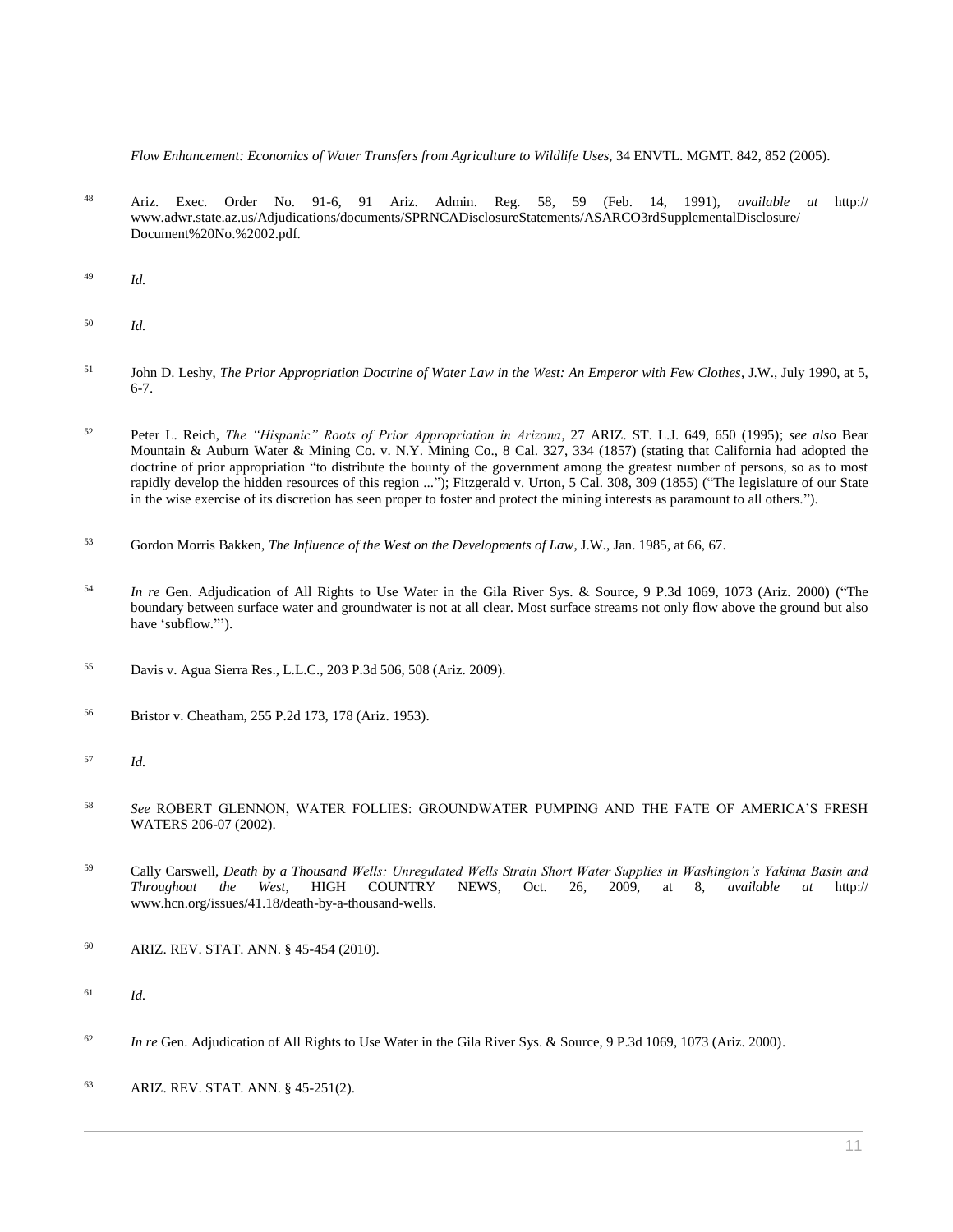- *Gila River Sys.*[, 9 P.3d at 1073-74.](http://www.westlaw.com/Link/Document/FullText?findType=Y&serNum=2000531688&pubNum=0004645&originatingDoc=I0ecc82932df011e18b05fdf15589d8e8&refType=RP&fi=co_pp_sp_4645_1073&originationContext=document&vr=3.0&rs=cblt1.0&transitionType=DocumentItem&contextData=(sc.Search)#co_pp_sp_4645_1073)
- *Id.*
- [ARIZ. REV. STAT. ANN. § 45-141\(A\).](http://www.westlaw.com/Link/Document/FullText?findType=L&pubNum=1000251&cite=AZSTS45-141&originatingDoc=I0ecc82932df011e18b05fdf15589d8e8&refType=LQ&originationContext=document&vr=3.0&rs=cblt1.0&transitionType=DocumentItem&contextData=(sc.Search))
- 1941 Ariz. Sess. Laws 179[; McClellan v. Jantzen, 547 P.2d 494, 496 \(Ariz. Ct. App. 1976\).](http://www.westlaw.com/Link/Document/FullText?findType=Y&serNum=1976113356&pubNum=0000661&originatingDoc=I0ecc82932df011e18b05fdf15589d8e8&refType=RP&fi=co_pp_sp_661_496&originationContext=document&vr=3.0&rs=cblt1.0&transitionType=DocumentItem&contextData=(sc.Search)#co_pp_sp_661_496)
- 1962 Ariz. Sess. Laws 265-66; *McClellan*[, 547 P.2d at 496.](http://www.westlaw.com/Link/Document/FullText?findType=Y&serNum=1976113356&pubNum=0000661&originatingDoc=I0ecc82932df011e18b05fdf15589d8e8&refType=RP&fi=co_pp_sp_661_496&originationContext=document&vr=3.0&rs=cblt1.0&transitionType=DocumentItem&contextData=(sc.Search)#co_pp_sp_661_496)
- [ARIZ. REV. STAT. ANN. § 45-401\(B\).](http://www.westlaw.com/Link/Document/FullText?findType=L&pubNum=1000251&cite=AZSTS45-401&originatingDoc=I0ecc82932df011e18b05fdf15589d8e8&refType=LQ&originationContext=document&vr=3.0&rs=cblt1.0&transitionType=DocumentItem&contextData=(sc.Search))
- *Id.* [§ 45-401.](http://www.westlaw.com/Link/Document/FullText?findType=L&pubNum=1000251&cite=AZSTS45-401&originatingDoc=I0ecc82932df011e18b05fdf15589d8e8&refType=LQ&originationContext=document&vr=3.0&rs=cblt1.0&transitionType=DocumentItem&contextData=(sc.Search))
- *Id.* [§ 45-141\(A\).](http://www.westlaw.com/Link/Document/FullText?findType=L&pubNum=1000251&cite=AZSTS45-141&originatingDoc=I0ecc82932df011e18b05fdf15589d8e8&refType=LQ&originationContext=document&vr=3.0&rs=cblt1.0&transitionType=DocumentItem&contextData=(sc.Search))
- *Id.* § 45-151(A) (stating that beneficial uses include "domestic, municipal, irrigation, stock watering, water power, recreation, wildlife, including fish, nonrecoverable water storage pursuant to section 45-833.01 or mining uses, *for his personal use*, or for delivery to consumers" (emphasis added)); *cf.* [Tulare Irrigation Dist. v. Lindsay-Strathmore Irrigation Dist., 45 P.2d 972, 1007](http://www.westlaw.com/Link/Document/FullText?findType=Y&serNum=1935119971&pubNum=0000661&originatingDoc=I0ecc82932df011e18b05fdf15589d8e8&refType=RP&fi=co_pp_sp_661_1007&originationContext=document&vr=3.0&rs=cblt1.0&transitionType=DocumentItem&contextData=(sc.Search)#co_pp_sp_661_1007)  [\(Cal. 1935\)](http://www.westlaw.com/Link/Document/FullText?findType=Y&serNum=1935119971&pubNum=0000661&originatingDoc=I0ecc82932df011e18b05fdf15589d8e8&refType=RP&fi=co_pp_sp_661_1007&originationContext=document&vr=3.0&rs=cblt1.0&transitionType=DocumentItem&contextData=(sc.Search)#co_pp_sp_661_1007) (holding that water used solely to drown gophers was "not devoted to a beneficial use[,]" so the use did not confer rights against subsequent appropriators).
- *See generally* 1 ECOSYSTEMS AND HUMAN WELL-BEING (Rashid Hassan, Robert Scholes & Neville Ash eds., 2005).
- [ARIZ. REV. STAT. ANN. § 45-103\(B\)](http://www.westlaw.com/Link/Document/FullText?findType=L&pubNum=1000251&cite=AZSTS45-103&originatingDoc=I0ecc82932df011e18b05fdf15589d8e8&refType=LQ&originationContext=document&vr=3.0&rs=cblt1.0&transitionType=DocumentItem&contextData=(sc.Search)) ("The director has general control and supervision of surface water, its appropriation and distribution, and of groundwater to the extent provided by this title ....").
- Joseph M. Feller, *[The Adjudication That Ate Arizona Water Law](http://www.westlaw.com/Link/Document/FullText?findType=Y&serNum=0332237055&pubNum=0001093&originatingDoc=I0ecc82932df011e18b05fdf15589d8e8&refType=LR&fi=co_pp_sp_1093_426&originationContext=document&vr=3.0&rs=cblt1.0&transitionType=DocumentItem&contextData=(sc.Search)#co_pp_sp_1093_426)*, 49 ARIZ. L. REV. 405, 426-28 (2007).
- [Davis v. Agua Sierra Res., L.L.C., 203 P.3d 506, 510 \(Ariz. 2009\);](http://www.westlaw.com/Link/Document/FullText?findType=Y&serNum=2018387096&pubNum=0004645&originatingDoc=I0ecc82932df011e18b05fdf15589d8e8&refType=RP&fi=co_pp_sp_4645_510&originationContext=document&vr=3.0&rs=cblt1.0&transitionType=DocumentItem&contextData=(sc.Search)#co_pp_sp_4645_510) Town of Chino Valley v. City of Prescott, 639 P.2d 1324, 1329-30 (Ariz. 1981); Sw[. Eng'g Co. v. Ernst, 291 P.2d 764, 768-69 \(Ariz. 1955\).](http://www.westlaw.com/Link/Document/FullText?findType=Y&serNum=1956122362&pubNum=0000661&originatingDoc=I0ecc82932df011e18b05fdf15589d8e8&refType=RP&fi=co_pp_sp_661_768&originationContext=document&vr=3.0&rs=cblt1.0&transitionType=DocumentItem&contextData=(sc.Search)#co_pp_sp_661_768)
- *Davis*[, 203 P.3d at 510.](http://www.westlaw.com/Link/Document/FullText?findType=Y&serNum=2018387096&pubNum=0004645&originatingDoc=I0ecc82932df011e18b05fdf15589d8e8&refType=RP&fi=co_pp_sp_4645_510&originationContext=document&vr=3.0&rs=cblt1.0&transitionType=DocumentItem&contextData=(sc.Search)#co_pp_sp_4645_510)
- [Gabel v. Tatum, 707 P.2d 325, 327 \(Ariz. Ct. App. 1985\).](http://www.westlaw.com/Link/Document/FullText?findType=Y&serNum=1985152087&pubNum=0000661&originatingDoc=I0ecc82932df011e18b05fdf15589d8e8&refType=RP&fi=co_pp_sp_661_327&originationContext=document&vr=3.0&rs=cblt1.0&transitionType=DocumentItem&contextData=(sc.Search)#co_pp_sp_661_327)
- BODNER & SIMMS, *supra* note 2, at 34. *See* Maria E. Fernandez-Gimenez, Sonya Le Febre, Alex Conley & Amy Tendick, *Collaborative Stewardship of Arizona's Rangelands*, RANGELANDS, Dec. 2004, at 24, 30. *See generally* Kodric-Brown & Brown, *supra* note 1.
- [ARIZ. REV. STAT. ANN. § 45-151](http://www.westlaw.com/Link/Document/FullText?findType=L&pubNum=1000251&cite=AZSTS45-151&originatingDoc=I0ecc82932df011e18b05fdf15589d8e8&refType=LQ&originationContext=document&vr=3.0&rs=cblt1.0&transitionType=DocumentItem&contextData=(sc.Search)) (2010); [Phelps Dodge Corp. v. Ariz. Dep't of Water Res., 118 P.3d 1110, 1113 \(Ariz. App.](http://www.westlaw.com/Link/Document/FullText?findType=Y&serNum=2007228724&pubNum=0004645&originatingDoc=I0ecc82932df011e18b05fdf15589d8e8&refType=RP&fi=co_pp_sp_4645_1113&originationContext=document&vr=3.0&rs=cblt1.0&transitionType=DocumentItem&contextData=(sc.Search)#co_pp_sp_4645_1113)  [2005\).](http://www.westlaw.com/Link/Document/FullText?findType=Y&serNum=2007228724&pubNum=0004645&originatingDoc=I0ecc82932df011e18b05fdf15589d8e8&refType=RP&fi=co_pp_sp_4645_1113&originationContext=document&vr=3.0&rs=cblt1.0&transitionType=DocumentItem&contextData=(sc.Search)#co_pp_sp_4645_1113)
- *See* SAX ET AL., *supra* note 40, at 246-56 (noting that because the ADWR acts as a permitting agency and water rights may be acquired in particularly wet years, a distinction is frequently made between "wet water" for which a physical supply actually exists,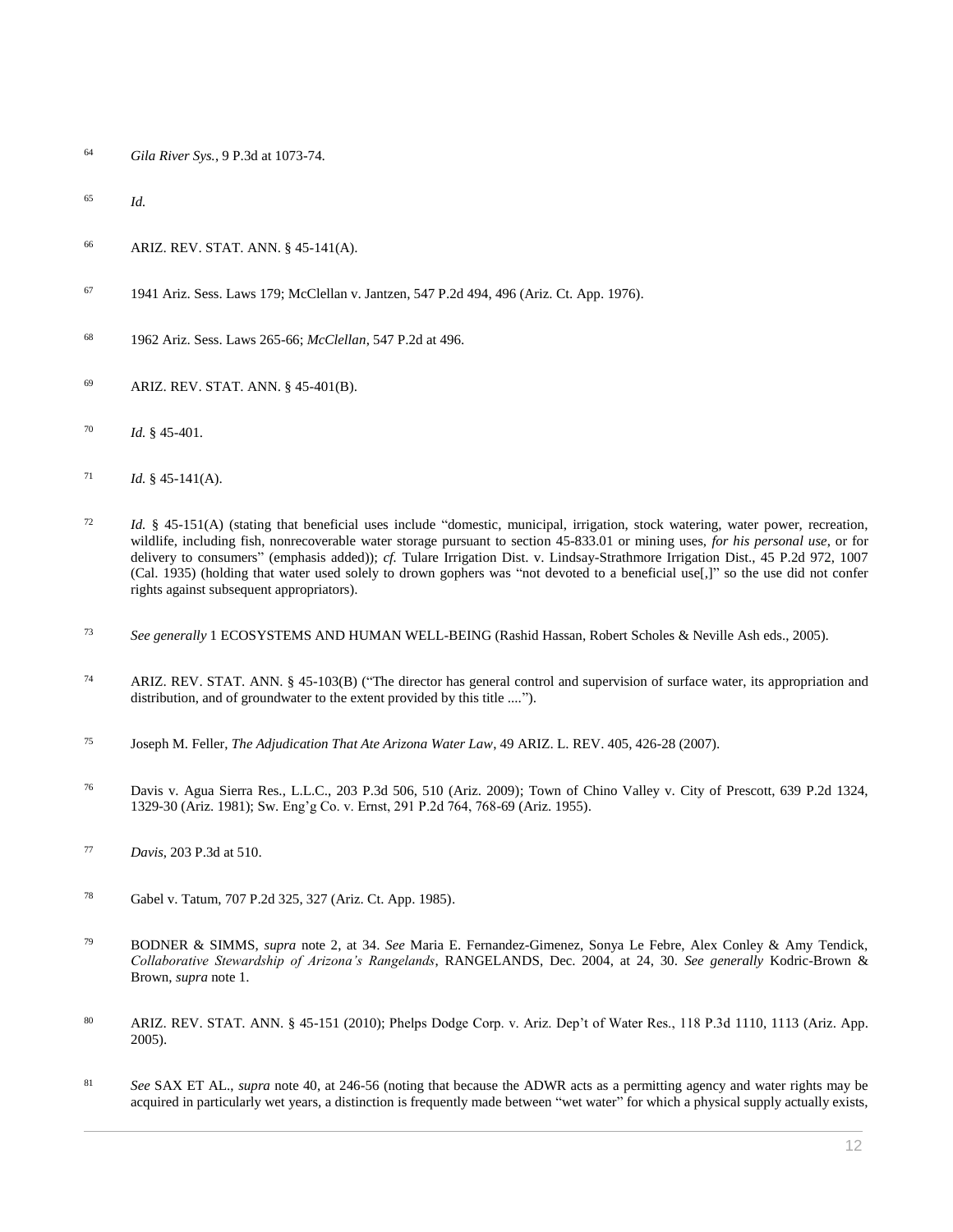and "paper water," permitted rights to water beyond the actual capacity of the river system); Donald J. Pisani, *Enterprise and Equity: A Critique of Western Water Law in the Nineteenth Century*, 18 W. HIST. Q., 15, 25 (1987) ("Moreover, 'paper claims' could be maintained for years through minimal work on ditches. This was one reason the Salt River in Arizona had been appropriated 25 times over by 1900 and the San Joaquin River 172 times over.").

- <sup>82</sup> [ARIZ. REV. STAT. ANN. § 45-172\(A\).](http://www.westlaw.com/Link/Document/FullText?findType=L&pubNum=1000251&cite=AZSTS45-172&originatingDoc=I0ecc82932df011e18b05fdf15589d8e8&refType=LQ&originationContext=document&vr=3.0&rs=cblt1.0&transitionType=DocumentItem&contextData=(sc.Search))
- <sup>83</sup> *Id.*
- <sup>84</sup> Adam Schempp, *[Western Water in the 21st Century: Policies and Programs That Stretch Supplies in a Prior Appropriation World](http://www.westlaw.com/Link/Document/FullText?findType=Y&serNum=0352718719&pubNum=0204773&originatingDoc=I0ecc82932df011e18b05fdf15589d8e8&refType=LR&fi=co_pp_sp_204773_10402&originationContext=document&vr=3.0&rs=cblt1.0&transitionType=DocumentItem&contextData=(sc.Search)#co_pp_sp_204773_10402)*, [40 ENVTL. L. REP. NEWS & ANALYSIS 10394, 10402 \(2010\).](http://www.westlaw.com/Link/Document/FullText?findType=Y&serNum=0352718719&pubNum=0204773&originatingDoc=I0ecc82932df011e18b05fdf15589d8e8&refType=LR&fi=co_pp_sp_204773_10402&originationContext=document&vr=3.0&rs=cblt1.0&transitionType=DocumentItem&contextData=(sc.Search)#co_pp_sp_204773_10402)
- <sup>85</sup> [ARIZ. REV. STAT. ANN. § 45-101\(A\).](http://www.westlaw.com/Link/Document/FullText?findType=L&pubNum=1000251&cite=AZSTS45-101&originatingDoc=I0ecc82932df011e18b05fdf15589d8e8&refType=LQ&originationContext=document&vr=3.0&rs=cblt1.0&transitionType=DocumentItem&contextData=(sc.Search))
- <sup>86</sup> ARIZONA LAND SUBSIDENCE GROUP, LAND SUBSIDENCE AND EARTH FISSURES IN ARIZONA: RESEARCH AND INFORMATIONAL NEEDS FOR EFFECTIVE RISK MANAGEMENT 2 (2007), *available at* http://www.azgs.state.az.us/Resources/CR-07-C\_Dec07.pdf ("Land subsidence and earth fissure formation in Arizona are the result of substantial groundwater withdrawal from aquifers in sedimentary basins. Subsidence frequently results in bowl-shaped depressions, with loss of elevation greatest in the center and decreasing towards the perimeter.").
- <sup>87</sup> [ARIZ. REV. STAT. ANN. § 45-561\(12\).](http://www.westlaw.com/Link/Document/FullText?findType=L&pubNum=1000251&cite=AZSTS45-561&originatingDoc=I0ecc82932df011e18b05fdf15589d8e8&refType=LQ&originationContext=document&vr=3.0&rs=cblt1.0&transitionType=DocumentItem&contextData=(sc.Search))
- <sup>88</sup> [ARIZ. REV. STAT. ANN. §§ 45-561\(12\),](http://www.westlaw.com/Link/Document/FullText?findType=L&pubNum=1000251&cite=AZSTS45-561&originatingDoc=I0ecc82932df011e18b05fdf15589d8e8&refType=LQ&originationContext=document&vr=3.0&rs=cblt1.0&transitionType=DocumentItem&contextData=(sc.Search)) [45-562.](http://www.westlaw.com/Link/Document/FullText?findType=L&pubNum=1000251&cite=AZSTS45-562&originatingDoc=I0ecc82932df011e18b05fdf15589d8e8&refType=LQ&originationContext=document&vr=3.0&rs=cblt1.0&transitionType=DocumentItem&contextData=(sc.Search))
- <sup>89</sup> Tony Davis, *Cuts Put AZ Water Goals in Jeopardy: Key Agency Slashed as State Faces 2025 Deadline on Overpumping*, ARIZ. DAILY STAR, May 12, 2010, at A1 ("Department Director Herb Guenther, however, said the state won't meet the 2025 deadline with or without staff cuts because it lacks money to buy out water rights owned by farms."). *See also* Rita Pearson Maguire, *[Patching the Holes in the Bucket: Safe Yield and the Future of Water Management in Arizona](http://www.westlaw.com/Link/Document/FullText?findType=Y&serNum=0332237053&pubNum=0001093&originatingDoc=I0ecc82932df011e18b05fdf15589d8e8&refType=LR&fi=co_pp_sp_1093_365&originationContext=document&vr=3.0&rs=cblt1.0&transitionType=DocumentItem&contextData=(sc.Search)#co_pp_sp_1093_365)*, 49 ARIZ. L. REV. 361, 365-67 [\(2007\).](http://www.westlaw.com/Link/Document/FullText?findType=Y&serNum=0332237053&pubNum=0001093&originatingDoc=I0ecc82932df011e18b05fdf15589d8e8&refType=LR&fi=co_pp_sp_1093_365&originationContext=document&vr=3.0&rs=cblt1.0&transitionType=DocumentItem&contextData=(sc.Search)#co_pp_sp_1093_365)
- <sup>90</sup> Conrad Moore, *Declining San Pedro River: It's Not the Mesquite*, TROGON NEWS, March 2010, at 1 ("The only explanation for the nearly equal percentage loss of stream flow in late spring and winter is the expansion of the Sierra Vista groundwater depression cone from 5 square miles in 1968 to over 35 square miles in 2001 (AZ Department of Water Resources, 2005) as a result of increased groundwater pumping for residential and commercial use in the Sierra Vista area."); Conrad Moore*, The Impending Death of Southeastern Arizona's San Pedro River*, 24 F. ASS'N ARID LANDS STUD. 9 (2008).
- <sup>91</sup> ARIZ. [REV. STAT. ANN. § 45-141\(C\);](http://www.westlaw.com/Link/Document/FullText?findType=L&pubNum=1000251&cite=AZSTS45-141&originatingDoc=I0ecc82932df011e18b05fdf15589d8e8&refType=LQ&originationContext=document&vr=3.0&rs=cblt1.0&transitionType=DocumentItem&contextData=(sc.Search)) [Phelps Dodge Corp. v. Ariz. Dep't of Water Res., 118 P.3d 1110, 1115 \(Ariz. App. 2005\)](http://www.westlaw.com/Link/Document/FullText?findType=Y&serNum=2007228724&pubNum=0004645&originatingDoc=I0ecc82932df011e18b05fdf15589d8e8&refType=RP&fi=co_pp_sp_4645_1115&originationContext=document&vr=3.0&rs=cblt1.0&transitionType=DocumentItem&contextData=(sc.Search)#co_pp_sp_4645_1115) ("So long as utilization [of the legal water right] continues, the right remains secure." (quoting *In re* [Gen. Adjudication of All](http://www.westlaw.com/Link/Document/FullText?findType=Y&serNum=2001473294&pubNum=0004645&originatingDoc=I0ecc82932df011e18b05fdf15589d8e8&refType=RP&fi=co_pp_sp_4645_71&originationContext=document&vr=3.0&rs=cblt1.0&transitionType=DocumentItem&contextData=(sc.Search)#co_pp_sp_4645_71)  [Rights to Use Water in the Gila River Sys. & Source, 35 P.3d 68, 71 \(Ariz. 2001\)\)](http://www.westlaw.com/Link/Document/FullText?findType=Y&serNum=2001473294&pubNum=0004645&originatingDoc=I0ecc82932df011e18b05fdf15589d8e8&refType=RP&fi=co_pp_sp_4645_71&originationContext=document&vr=3.0&rs=cblt1.0&transitionType=DocumentItem&contextData=(sc.Search)#co_pp_sp_4645_71).
- <sup>92</sup> TROUT UNLIMITED, WYOMING WATER, WYOMING SOLUTIONS: PARTNERING FOR STREAMFLOW RESTORATION 5 (2006), *available at* http://www.tu.org/atf/cf/% 7BED0023C4-EA23-4396-9371-8509DC5B4953%7D/WYWaterWYSolutions.pdf; *Finding Balance in the Basin: Annual Report Summary*, 2006 COLUM. BASIN WATER TRANSACTIONS PROGRAM 5.

<sup>94</sup> *Id.*

<sup>93</sup> *Finding Balance in the Basin: Annual Report Summary, supra* note 92, at 5.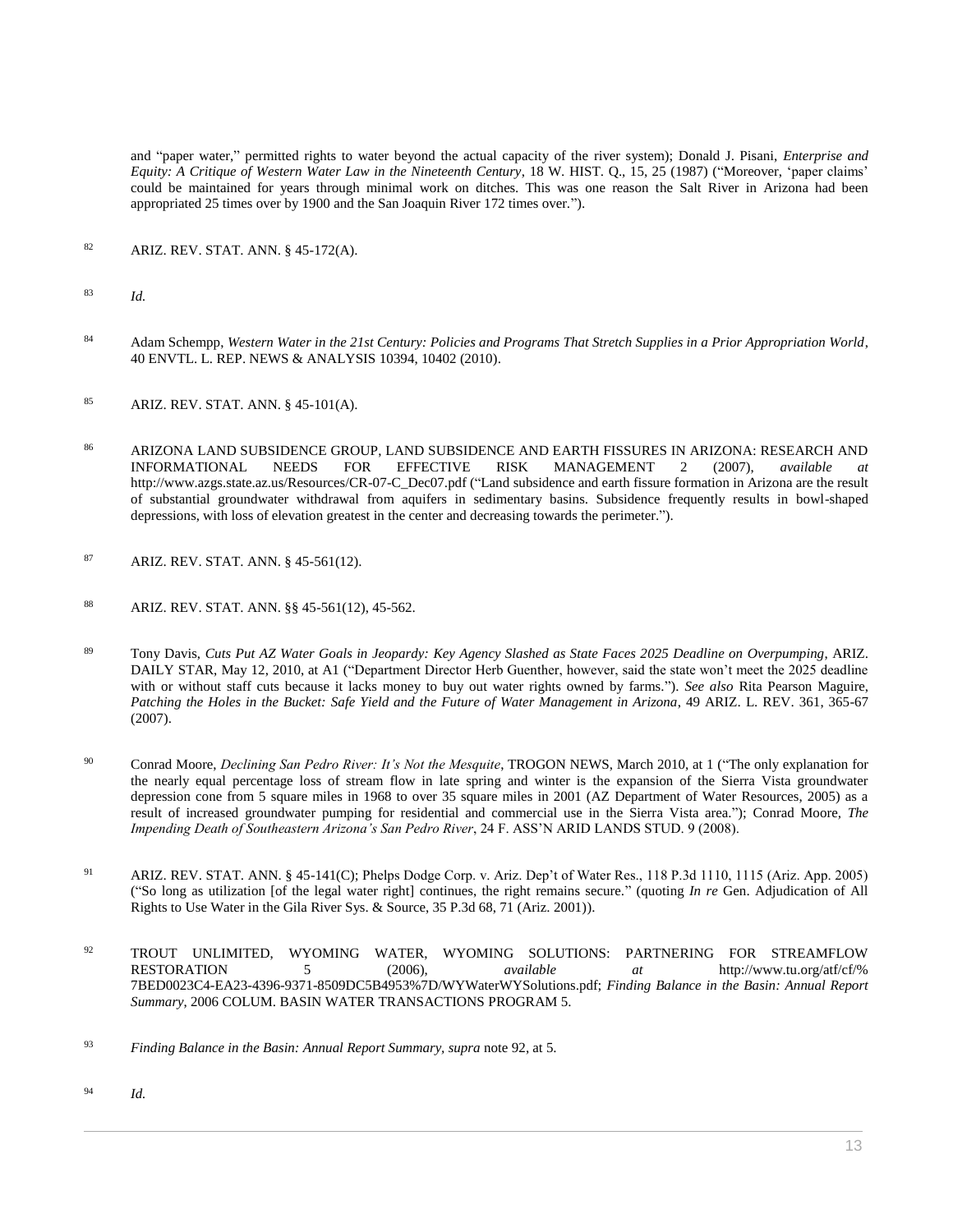- <sup>95</sup> *Id.* at 7.
- <sup>96</sup> *See generally* Dannele E. Peck, Donald M. McLeod, James R. Lovvorn & John P. Hewlett, Opportunity Costs of Water Leasing: Irrigation, Instream Flow, and Wetland Considerations in the Laramie Basin, Wyoming (July 13-16, 2003) (unpublished paper), http:// ageconsearch.umn.edu/bitstream/36034/1/sp03pe01.pdf.
- <sup>97</sup> *Id.* at 1.
- <sup>98</sup> *Id.*; Peck et al., *supra* note 47, at 848.
- <sup>99</sup> Peck et al., *supra* note 47, at 846; Peck et al., *supra* note 96, at 4. *See also* K.A. Miller, *Managing Supply Variability: The Use of Water Banks in the Western United States, in* DROUGHTS: A GLOBAL ASSESSMENT 70, 70-86 (2000).
- <sup>100</sup> Peck et al., *supra* note 47, at 847.
- <sup>101</sup> *Id.*
- <sup>102</sup> [ARIZ. REV. STAT. ANN. § 45-141\(C\)](http://www.westlaw.com/Link/Document/FullText?findType=L&pubNum=1000251&cite=AZSTS45-141&originatingDoc=I0ecc82932df011e18b05fdf15589d8e8&refType=LQ&originationContext=document&vr=3.0&rs=cblt1.0&transitionType=DocumentItem&contextData=(sc.Search)) (2010).
- <sup>103</sup> *See* [NEV. REV. STAT. § 533.060\(2\)](http://www.westlaw.com/Link/Document/FullText?findType=L&pubNum=1000363&cite=NVST533.060&originatingDoc=I0ecc82932df011e18b05fdf15589d8e8&refType=LQ&originationContext=document&vr=3.0&rs=cblt1.0&transitionType=DocumentItem&contextData=(sc.Search)) (2010) (expressly rejecting the doctrine of forfeiture for nonuse); Schempp, *supra* note 84, at 10396.
- <sup>104</sup> [OR. REV. STAT. § 537.490\(1\)](http://www.westlaw.com/Link/Document/FullText?findType=L&pubNum=1000534&cite=ORSTS537.490&originatingDoc=I0ecc82932df011e18b05fdf15589d8e8&refType=LQ&originationContext=document&vr=3.0&rs=cblt1.0&transitionType=DocumentItem&contextData=(sc.Search)) (2010); BRUCE AYLWARD, RESTORING WATER CONSERVATION SAVINGS TO OREGON RIVERS: A REVIEW OF OREGON'S CONSERVED WATER STATUTE 29 (2008).
- <sup>105</sup> [WASH. REV. CODE § 90.03.380\(1\)](http://www.westlaw.com/Link/Document/FullText?findType=L&pubNum=1000259&cite=WAST90.03.380&originatingDoc=I0ecc82932df011e18b05fdf15589d8e8&refType=LQ&originationContext=document&vr=3.0&rs=cblt1.0&transitionType=DocumentItem&contextData=(sc.Search)) (2010).
- 106 [MONT. CODE ANN. § 85-2-419](http://www.westlaw.com/Link/Document/FullText?findType=L&pubNum=1002018&cite=MTST85-2-419&originatingDoc=I0ecc82932df011e18b05fdf15589d8e8&refType=LQ&originationContext=document&vr=3.0&rs=cblt1.0&transitionType=DocumentItem&contextData=(sc.Search)) (2010).
- <sup>107</sup> [N.M. STAT. ANN. § 72-5-18\(c\)](http://www.westlaw.com/Link/Document/FullText?findType=L&pubNum=1000036&cite=NMSTS72-5-18&originatingDoc=I0ecc82932df011e18b05fdf15589d8e8&refType=LQ&originationContext=document&vr=3.0&rs=cblt1.0&transitionType=DocumentItem&contextData=(sc.Search)) (West 2010).
- <sup>108</sup> *See* Schempp, *supra* note 84, at 10409-11.
- <sup>109</sup> Ariz. [Exec. Order No. 91-6,](http://www.westlaw.com/Link/Document/FullText?findType=Y&pubNum=0001043&cite=EXECORDERNO91-6&originatingDoc=I0ecc82932df011e18b05fdf15589d8e8&refType=CA&originationContext=document&vr=3.0&rs=cblt1.0&transitionType=DocumentItem&contextData=(sc.Search)) [91](http://www.westlaw.com/Link/Document/FullText?findType=Y&pubNum=0001043&cite=EXECORDERNO91&originatingDoc=I0ecc82932df011e18b05fdf15589d8e8&refType=CA&originationContext=document&vr=3.0&rs=cblt1.0&transitionType=DocumentItem&contextData=(sc.Search)) Ariz. Admin. Reg. 58, 59 (Feb. 14, 1991), *available at* http:// www.adwr.state.az.us/Adjudications/documents/SPRNCADisclosureStatements/ASARCO3rdSupplementalDisclosure/ Document%20No.%2002.pdf.
- <sup>110</sup> *See* Nabhan, Blair & Moroney, *supra* note 12 at 31; Tim LaSalle, *In Defense of the Cow: How Eating Meat Could Help Slow Climate* Change, TREEHUGGER, July 9, 2009, http://www.treehugger.com/files/2009/07/in-defense-of-the-cow-eating-meat-could-slow-climatechange.php; *cf.* Angelo, *supra* note 9, at 600 ("[C]urrent agricultural practices are significant contributors to greenhouse gas emissions believed to be linked to climate change.").

1 AZJELP 7